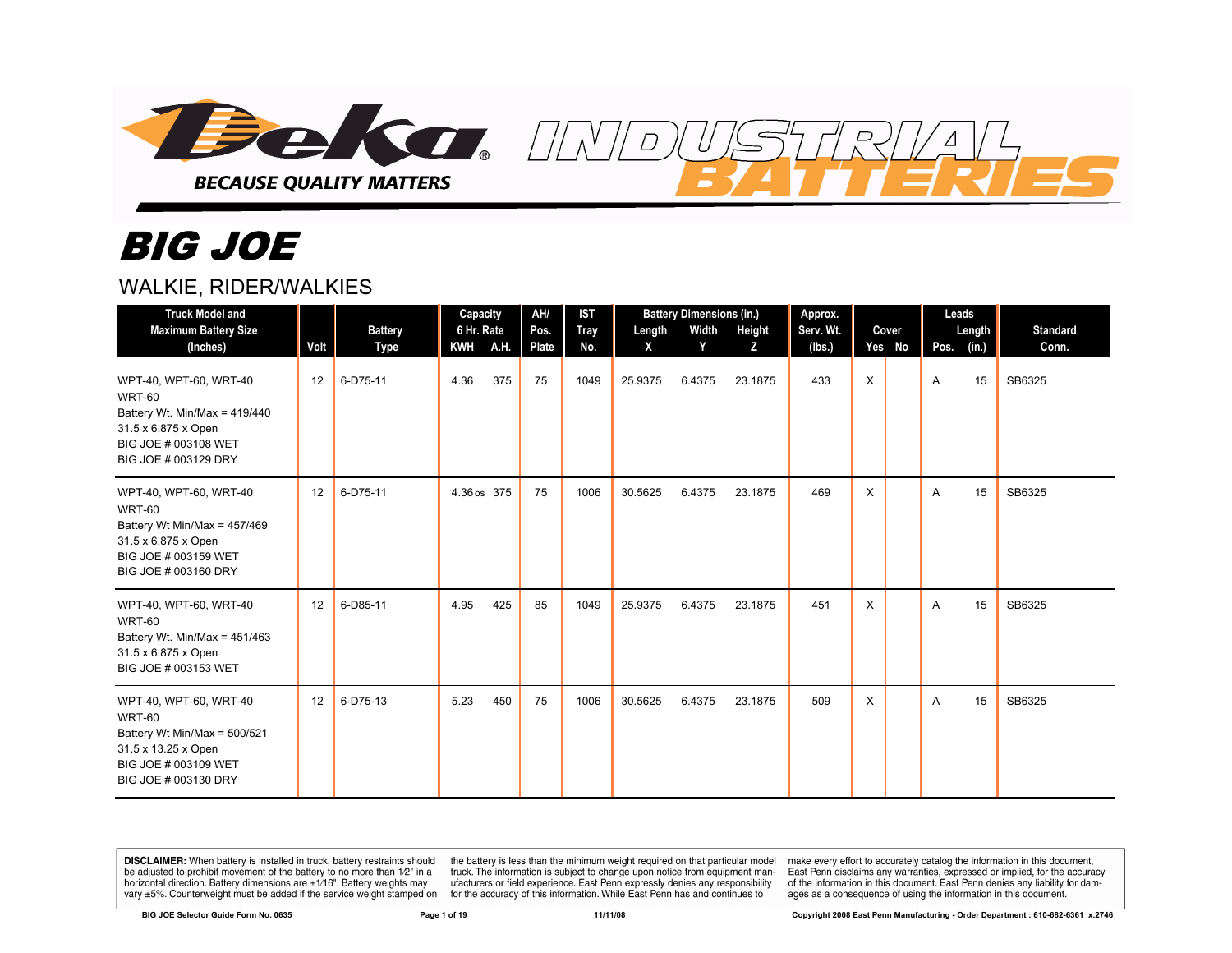| <b>Truck Model and</b>                                                                                                                               |      |                       | Capacity    |     | AH/   | <b>IST</b>  |         | <b>Battery Dimensions (in.)</b> |         | Approx.   |          |        | Leads |        |                 |
|------------------------------------------------------------------------------------------------------------------------------------------------------|------|-----------------------|-------------|-----|-------|-------------|---------|---------------------------------|---------|-----------|----------|--------|-------|--------|-----------------|
| <b>Maximum Battery Size</b>                                                                                                                          |      | <b>Battery</b>        | 6 Hr. Rate  |     | Pos.  | <b>Tray</b> | Length  | Width                           | Height  | Serv. Wt. |          | Cover  |       | Length | <b>Standard</b> |
| (Inches)                                                                                                                                             | Volt | Type                  | KWH A.H.    |     | Plate | No.         | X       | Y                               | Z       | (lbs.)    |          | Yes No | Pos.  | (in.)  | Conn.           |
| WPT-40, WPT-60, WRT-40<br><b>WRT-60</b><br>Battery Wt Min/Max = 525/544<br>31.5 x 13.25 x Open<br>BIG JOE # 003124 WET<br>BIG JOE # 003131 DRY       | 12   | 6-D85-13              | 5.94        | 510 | 85    | 1006        | 30.5625 | 6.4375                          | 23.1875 | 531       | X        |        | A     | 15     | SB6325          |
| WPT-40, WPT-60, WRT-40<br><b>WRT-60</b><br>Battery Wt Min/Max = 515/535<br>31.5 x 6.875 x Open<br>BIG JOE # 003154 WET                               | 12   | 6-D100-11             | 5.82        | 500 | 100   | 1054        | 26.25   | 6.5                             | 26.1875 | 515       | X        |        | A     | 15     | SB6325          |
| WPT-40, WPT-60, WRT-40<br><b>WRT-60</b><br>Battery Wt Min/Max = 610/622<br>31.5 x 6.875 x Open<br>BIG JOE # 003144 WET                               | 12   | 6-D100-13             | 6.98        | 600 | 100   | 1022        | 30.5625 | 6.4375                          | 26.1875 | 610       | $\times$ |        | A     | 15     | SB6325          |
| WPT-40, WPT-60, WRT-40<br><b>WTR-60</b><br>Battery Wt Min/Max = 710/745<br>31.5 x 6.875 x Open<br>BIG JOE # 003145 WET                               | 12   | 6-D110-13             | 7.68        | 660 | 110   | 1050        | 30.5625 | 6.4375                          | 31.0625 | 710       | Χ        |        | A     | 15     | SB6325          |
| WPT-40, WPT-60, WRT-40<br><b>WRT-60</b><br>Battery Wt Min/Max = 460/473<br>31.5 x 6.875 x Open<br>BIG JOE # 003178-01 WET<br>BIG JOE # 003178-02 DRY | 12   | 6-D75-11<br><b>EE</b> | 4.36 os 375 |     | 75    | 1181        | 30.5625 | 6.4375                          | 23.1875 | 461       | $\times$ |        | A     | 15     | SB6325          |
| WPT-40, WPT-60, WRT-40<br><b>WRT-60</b><br>31.5 x 6.875 x Open<br>BIG JOE # 003177-01 WET<br>BIG JOE # 003177-02 DRY                                 | 12   | 6-D75-13<br>EE.       | 5.23        | 450 | 75    | 1181        | 30.5625 | 6.4375                          | 23.1875 | 501       | X        |        | A     | 15     | SB6325          |

**DISCLAIMER:** When battery is installed in truck, battery restraints should be adjusted to prohibit movement of the battery to no more than  $12^v$  in a horizontal direction. Battery dimensions are  $\pm 1/16^v$ . Battery wei

the battery is less than the minimum weight required on that particular model<br>truck. The information is subject to change upon notice from equipment man-<br>ufacturers or field experience. East Penn expressly denies any respo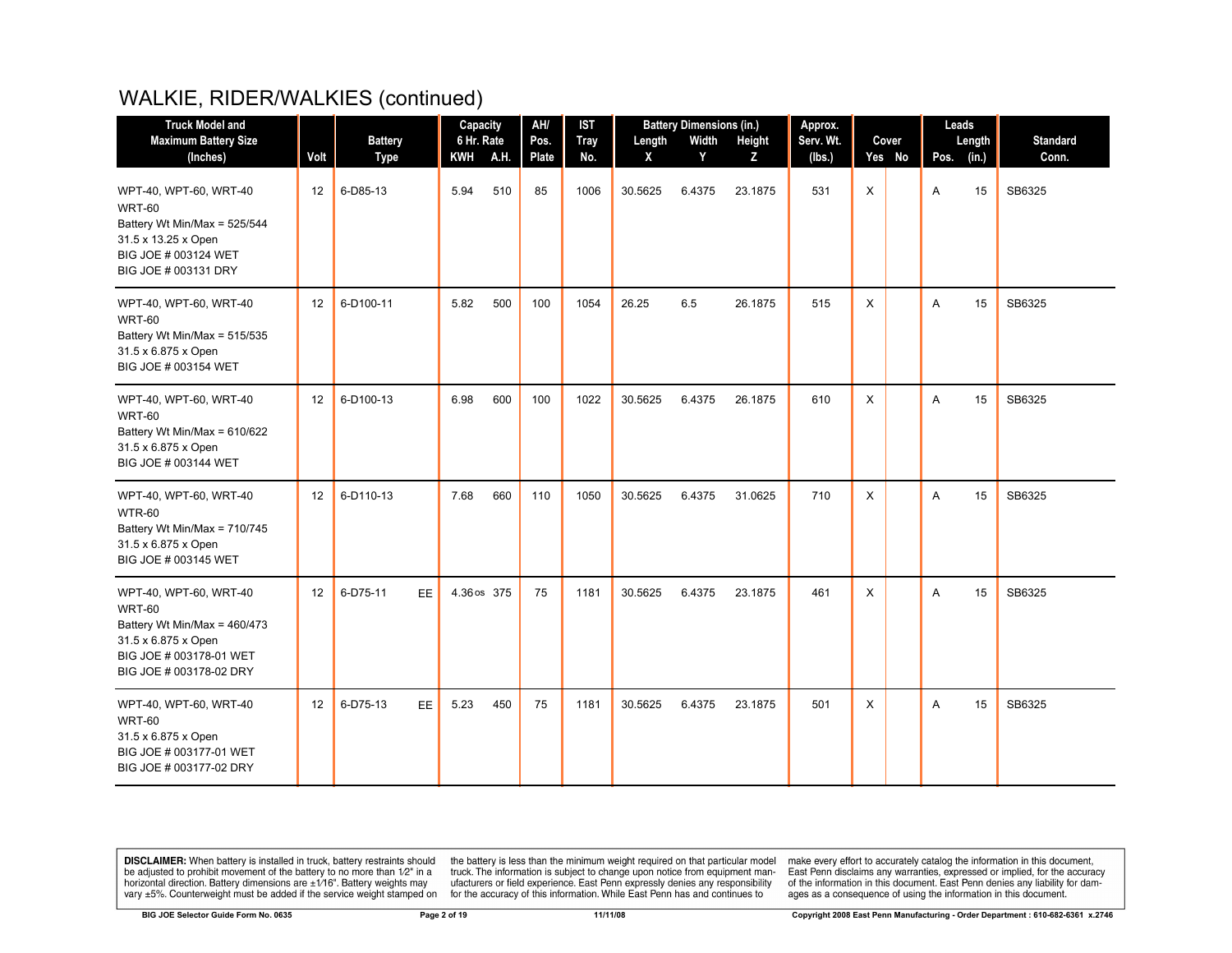| <b>Truck Model and</b>                                                                                                   |      |                         |           | Capacity                 |      | AH/                  | <b>IST</b>         |             | <b>Battery Dimensions (in.)</b> |             | Approx.       |   |                 | Leads |                 |                          |
|--------------------------------------------------------------------------------------------------------------------------|------|-------------------------|-----------|--------------------------|------|----------------------|--------------------|-------------|---------------------------------|-------------|---------------|---|-----------------|-------|-----------------|--------------------------|
| <b>Maximum Battery Size</b><br>(Inches)                                                                                  | Volt | <b>Battery</b>          |           | 6 Hr. Rate<br><b>KWH</b> | A.H. | Pos.<br><b>Plate</b> | <b>Tray</b><br>No. | Length<br>X | Width<br>Y                      | Height<br>z | Serv. Wt.     |   | Cover<br>Yes No | Pos.  | Length<br>(in.) | <b>Standard</b><br>Conn. |
| WPT-40, WPT-60, WRT-40<br><b>WRT-60</b><br>31.5 x 6.875 x Open<br>BIG JOE # 003176-01 WET<br>BIG JOE # 003176-02 DRY     | 12   | <b>Type</b><br>6-D85-13 | EE.       | 5.94                     | 510  | 85                   | 1181               | 30.5625     | 6.4375                          | 23.1875     | (lbs.)<br>528 | X |                 | A     | 15              | SB6325                   |
| WPT-40, WPT-60, WRT-40<br><b>WRT-60</b><br>31.5 x 6.875 x Open<br>BIG JOE # 003183-01 WET<br>BIG JOE # 003183-02 DRY     | 12   | 6-D110-13               | EE        | 7.68                     | 660  | 110                  | 1182               | 30.5625     | 6.4375                          | 31.125      | 714           | X |                 | A     | 15              | SB6325                   |
| WPT-40, WPT-60, WRT-40<br><b>WRT-60</b><br>Battery Wt. Min/Max = 396/419<br>31.5 x 6.9375 x Open<br>BIG JOE # 003150 WET | 24   | 12-D75-5                |           | 3.49                     | 150  | 75                   | 3081               | 24.625      | 6.4375                          | 23.1875     | 404           | X |                 | A     | 15              | SB6325                   |
| WPT-40, WPT-60, WRT-40<br><b>WRT-60</b><br>Battery Wt. Min/Max = 403/437<br>31.5 x 6.9375 x Open<br>BIG JOE # 003151 WET | 24   | 12-D85-5                |           | 3.96                     | 170  | 85                   | 3081               | 24.625      | 6.4375                          | 23.1875     | 418           | X |                 | A     | 15              | SB6325                   |
| WPT-40, WPT-60, WRT-40<br><b>WRT-60</b><br>Battery Wt. Min/Max = 560/590<br>31.5 x 6.9375 x Open<br>BIG JOE # 003152 WET | 24   | 12-D110-5               |           | 5.12                     | 220  | 110                  | 3085               | 24.5625     | 6.5                             | 31.0625     | 560           | X |                 | A     | 15              | SB6325                   |
| WPT-40, WPT-60, WRT-40<br><b>WRT-60</b><br>31.5 x 6.9375 x Open<br>BIG JOE # 003179-01 WET<br>BIG JOE # 003179-02 DRY    | 24   | 12-D110-5               | <b>EE</b> | 5.12                     | 220  | 110                  | 3345               | 25.5        | 6.6875                          | 31.0625     | 565           | X |                 | Α     | 15              | SB6325                   |

**DISCLAIMER:** When battery is installed in truck, battery restraints should be adjusted to prohibit movement of the battery to no more than  $12^v$  in a horizontal direction. Battery dimensions are  $\pm 1/16^v$ . Battery wei

the battery is less than the minimum weight required on that particular model<br>truck. The information is subject to change upon notice from equipment man-<br>ufacturers or field experience. East Penn expressly denies any respo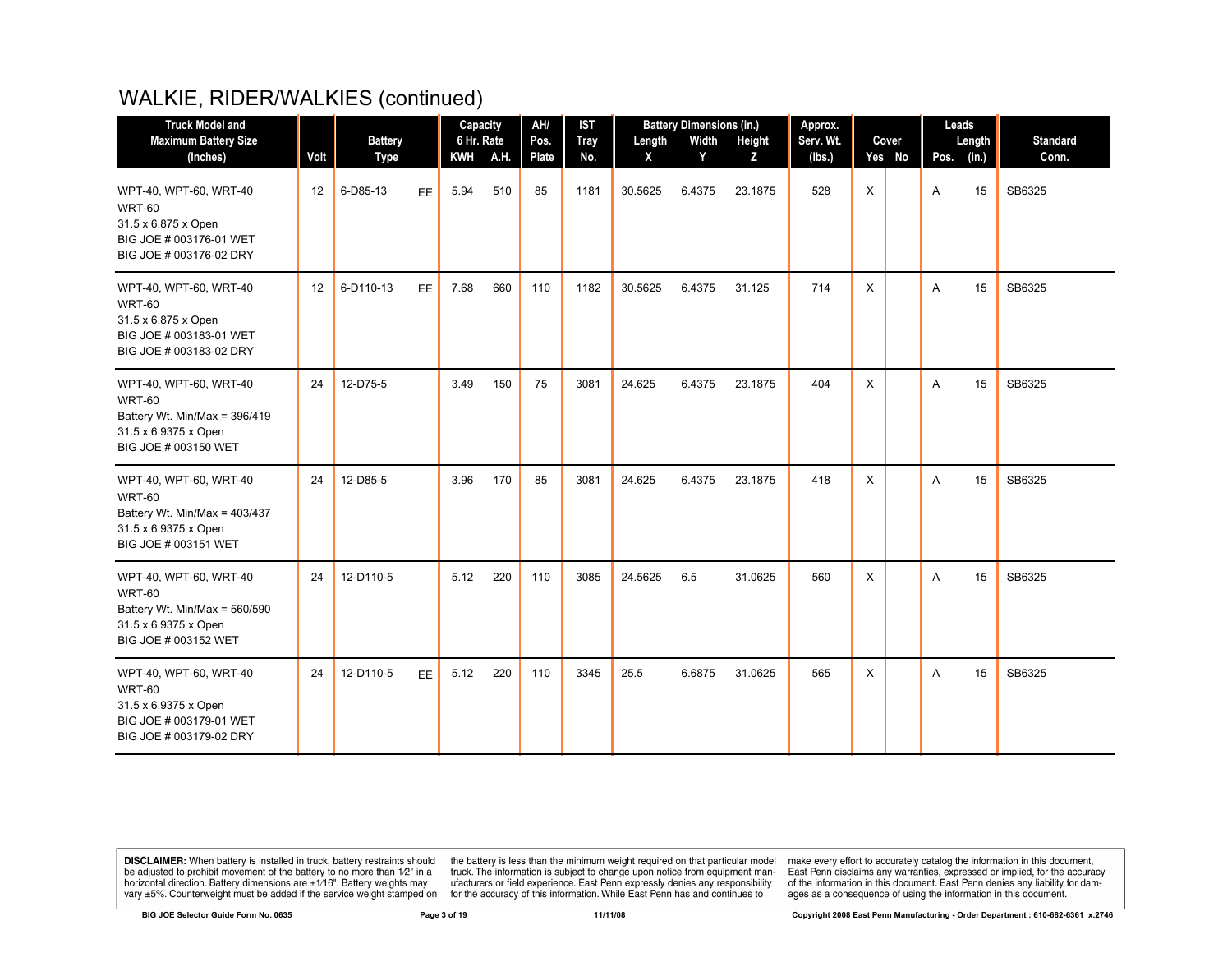| <b>Truck Model and</b>                                                                                                                             |      |                          | Capacity   |          | AH/           | <b>IST</b>         |                        | <b>Battery Dimensions (in.)</b> |             | Approx.       |          |                 | Leads |             |                          |
|----------------------------------------------------------------------------------------------------------------------------------------------------|------|--------------------------|------------|----------|---------------|--------------------|------------------------|---------------------------------|-------------|---------------|----------|-----------------|-------|-------------|--------------------------|
| <b>Maximum Battery Size</b>                                                                                                                        | Volt | <b>Battery</b>           | 6 Hr. Rate | KWH A.H. | Pos.<br>Plate | <b>Tray</b><br>No. | Length<br>$\mathsf{x}$ | Width<br>Y                      | Height<br>Z | Serv. Wt.     |          | Cover<br>Yes No | Pos.  | Length      | <b>Standard</b><br>Conn. |
| (Inches)<br>WPT-40, WPT-60, WRT-40<br><b>WRT-60</b><br>Battery Wt. Min/Max = 465/495<br>31.5 x 6.9375 x Open<br>BIG JOE # 003209 WET               | 24   | <b>Type</b><br>12-D100-5 | 4.66       | 200      | 100           | 3209               | 24.625                 | 6.4375                          | 26.1875     | (lbs.)<br>474 | $\times$ |                 | A     | (in.)<br>15 | SB6325                   |
| BIG JOE # 003210 DRY<br>WPT-40, WPT-60, WRT-40<br><b>WRT-60</b><br>Battery Wt. Min/Max = 775/790<br>31.5 x 13.25 x Open<br>BIG JOE # 003172-01 WET | 12   | 6-D85-19<br>EE           | 8.90       | 765      | 85            | 1111               | 22.1875                | 12.875                          | 23.5        | 785           | X        |                 | B     | 15          | <b>YC7204</b>            |
| WPT-40, WPT-60, WRT-40<br><b>WRT-60</b><br>31.5 x 13.25 x Open<br>BIG JOE # 003184-01 WET<br>BIG JOE # 003184-02 DRY                               | 12   | 6-D85-19                 | 8.90       | 765      | 85            | 1007               | 22.1875                | 12.875                          | 23.25       | 781           | $\times$ |                 | A     | 15          | SB6325                   |
| WPT-40, WPT-60, WRT-40<br><b>WRT-60</b><br>31.5 x 13.25 x Open<br>BIG JOE # 003187-01 WET<br>BIG JOE # 003187-02 DRY                               | 12   | 6-D85-19<br><b>EE</b>    | 8.90       | 765      | 85            | 1183               | 22.1875                | 12.875                          | 23.5        | 785           | X        |                 | A     | 15          | SB6325                   |
| WPT-40, WPT-60, WRT-40<br><b>WRT-60</b><br>Battery Wt. Min/Max = 1020/1050<br>31.5 x 13.25 x Open<br>BIG JOE # 003134 WET<br>BIG JOE # 003165 DRY  | 24   | 12-D85-13                | 11.87      | 510      | 85            | 3019               | 30.5625                | 12.75                           | 23.25       | 1049          | X        |                 | A     | 15          | SB6325                   |
| WPT-40, WPT-60, WRT-40<br><b>WRT-60</b><br>Battery Wt. Min/Max = 885/907<br>31.5 x 13.25 x Open<br>BIG JOE # 003141 WET                            | 24   | 12-D85-11                | 9.89       | 425      | 85            | 3020               | 26.0625                | 12.75                           | 23.25       | 885           | X        |                 | A     | 15          | SB6325                   |

**DISCLAIMER:** When battery is installed in truck, battery restraints should be adjusted to prohibit movement of the battery to no more than  $12^v$  in a horizontal direction. Battery dimensions are  $\pm 1/16^v$ . Battery wei

the battery is less than the minimum weight required on that particular model<br>truck. The information is subject to change upon notice from equipment man-<br>ufacturers or field experience. East Penn expressly denies any respo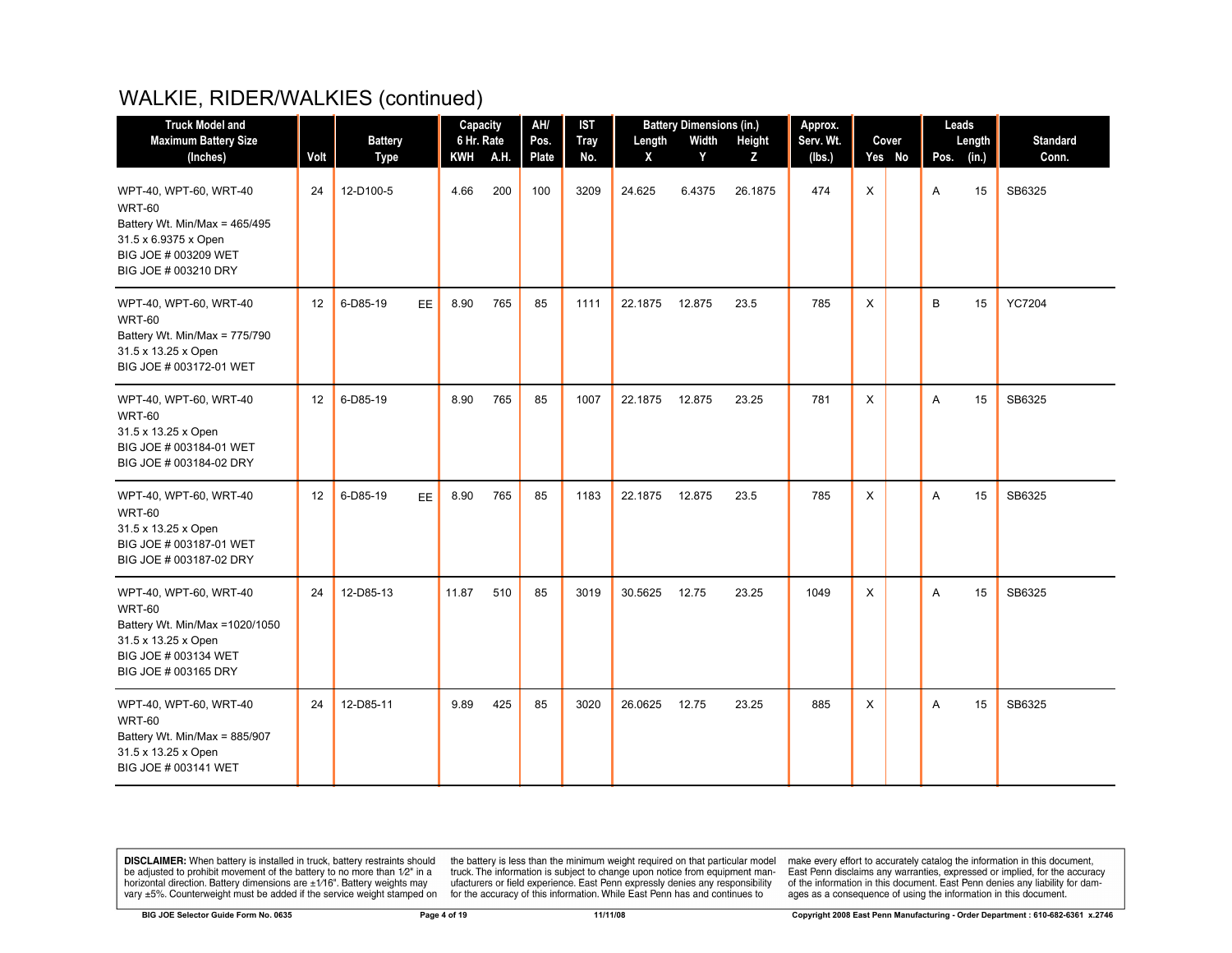| <b>Truck Model and</b>                                                                                                                           |      |                        |     | Capacity          |      | AH/                  | <b>IST</b>         |             | <b>Battery Dimensions (in.)</b> |             | Approx.             |          |                 | Leads |                 |                          |
|--------------------------------------------------------------------------------------------------------------------------------------------------|------|------------------------|-----|-------------------|------|----------------------|--------------------|-------------|---------------------------------|-------------|---------------------|----------|-----------------|-------|-----------------|--------------------------|
| <b>Maximum Battery Size</b><br>(Inches)                                                                                                          | Volt | <b>Battery</b><br>Type |     | 6 Hr. Rate<br>KWH | A.H. | Pos.<br><b>Plate</b> | <b>Tray</b><br>No. | Length<br>X | Width<br>Y                      | Height<br>Z | Serv. Wt.<br>(lbs.) |          | Cover<br>Yes No | Pos.  | Length<br>(in.) | <b>Standard</b><br>Conn. |
| WPT-40, WPT-60, WRT-40<br><b>WRT-60</b><br>Battery Wt. Min/Max = 1177/1216<br>31.5 x 13.25 x Open<br>BIG JOE # 003157 WET                        | 24   | 12-D100-13             |     | 13.97             | 600  | 100                  | 3015               | 30.5625     | 12.75                           | 26.25       | 1185                | X        |                 | Α     | 15              | SB6325                   |
| WPT-40, WPT-60, WRT-40<br><b>WRT-60</b><br>Battery Wt. Min/Max =1390/1450<br>31.5 x 13.25 x Open<br>BIG JOE # 003158 WET                         | 24   | 12-D110-13             |     | 15.36             | 660  | 110                  | 3008               | 30.5625     | 12.75                           | 31.125      | 1441                | $\times$ |                 | A     | 15              | SB6325                   |
| WPT-40, WPT-60, WRT-40<br><b>WRT-60</b><br>Battery Wt. Min/Max = 796/816<br>31.5 x 13.25 x Open<br>BIG JOE # 003161 WET                          | 24   | 12-D85-9               | pk  | 7.91 os 340       |      | 85                   | 3019               | 30.5625     | 12.75                           | 23.25       | 800                 | $\times$ |                 | A     | 15              | SB6325                   |
| WPT-40, WPT-60, WRT-40<br>WRT-60<br>Battery Wt. Min/Max = 760/780<br>31.5 x 13.25 x Open<br>BIG JOE # 003166 WET                                 | 24   | 12-D75-9               | pk  | 6.98 os 300       |      | 75                   | 3019               | 30.5625     | 12.75                           | 23.25       | 770                 | $\times$ |                 | A     | 15              | SB6325                   |
| WPT-40, WPT-60, WRT-40<br>WRT-60<br>Battery Wt. Min/Max = 1042/1055<br>31.5 x 13.25 x Open<br>BIG JOE # 003173-01 WET<br>BIG JOE # 003173-02 DRY | 24   | 12-D85-13              | EE. | 11.87             | 510  | 85                   | 3325               | 30.5625     | 12.75                           | 23.25       | 1054                | X        |                 | A     | 15              | SB6325                   |
| WPT-40, WPT-60, WRT-40<br><b>WRT-60</b><br>31.5 x 13.25 x Open<br>BIG JOE # 003180-01 WET<br>BIG JOE # 003180-02 DRY                             | 24   | 12-D85-11              | EE. | 9.89              | 425  | 85                   | 3368               | 26.0625     | 12.75                           | 23.25       | 917                 | X        |                 | A     | 15              | SB6325                   |

**DISCLAIMER:** When battery is installed in truck, battery restraints should be adjusted to prohibit movement of the battery to no more than  $12^v$  in a horizontal direction. Battery dimensions are  $\pm 1/16^v$ . Battery wei

the battery is less than the minimum weight required on that particular model<br>truck. The information is subject to change upon notice from equipment man-<br>ufacturers or field experience. East Penn expressly denies any respo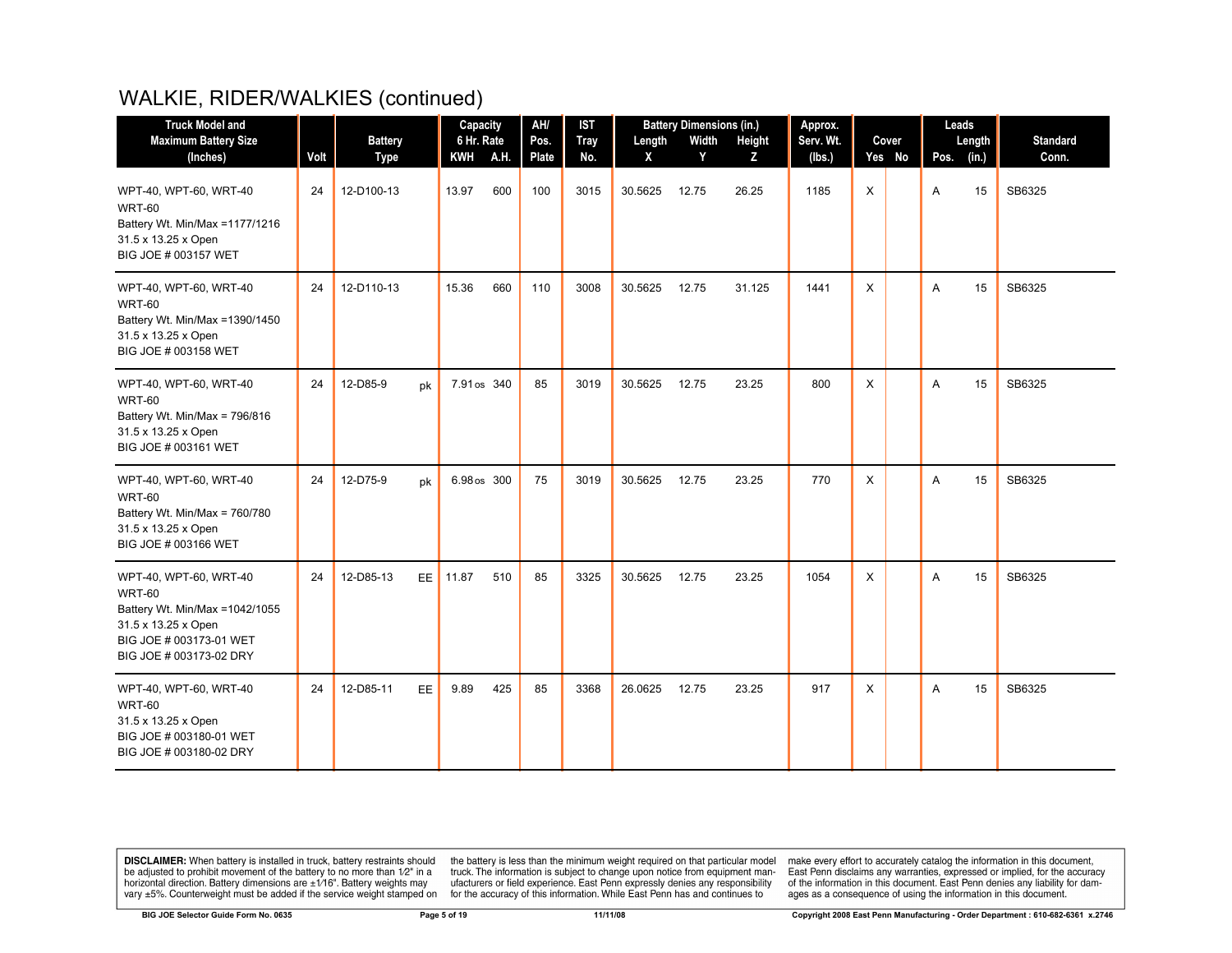| <b>Truck Model and</b><br><b>Maximum Battery Size</b><br>(Inches)                                                              | Volt | <b>Battery</b><br>Type | 6 Hr. Rate | Capacity<br>KWH A.H. | AH/<br>Pos.<br>Plate | <b>IST</b><br><b>Tray</b><br>No. | Length<br>X | <b>Battery Dimensions (in.)</b><br>Width<br>Y | Height<br>Z | Approx.<br>Serv. Wt.<br>(Ibs.) |          | Cover<br>Yes No | Leads<br>Pos. | Length<br>(in.) | <b>Standard</b><br>Conn. |
|--------------------------------------------------------------------------------------------------------------------------------|------|------------------------|------------|----------------------|----------------------|----------------------------------|-------------|-----------------------------------------------|-------------|--------------------------------|----------|-----------------|---------------|-----------------|--------------------------|
| WPT-40, WPT-60, WRT-40<br>WRT-60<br>31.5 x 13.25 x Open<br>BIG JOE # 003185-01 WET<br>BIG JOE # 003185-02 DRY                  | 24   | 12-D75-13              | 110.47     | 450                  | 75                   | 3019                             | 30.5625     | 12.75                                         | 23.25       | 999                            | X        |                 | A             | 15              | SB6325                   |
| WPT-40, WPT-60, WRT-40<br><b>WRT-60</b><br>31.5 x 13.25 x Open<br>BIG JOE # 003186-01 WET<br>BIG JOE # 003186-02 DRY           | 24   | 12-D75-13<br>EE.       | 10.47      | 450                  | 75                   | 3325                             | 30.5625     | 12.75                                         | 23.25       | 1004                           | X        |                 | A             | 15              | EC5810                   |
| WPT-40, WPT-60, WRT-40<br><b>WRT-60</b><br>Battery Wt. Min/Max = $940/970$<br>31.5 x 13.25 x Open<br>BIG JOE # 003212 WET      | 24   | 12-D85-11<br><b>CM</b> | 9.89       | 425                  | 85                   | 3163                             | 31.375      | 12.875                                        | 23.25       | 965                            | X        |                 | A             | 15              | SB6325                   |
| <b>PPT-40</b><br>Battery Wt. Min/Max = $419/440$<br>27 x 7.25 x 25.8125<br>BIG JOE # 003108 WET<br>BIG JOE # 003129 DRY        | 12   | 6-D75-11               | 4.36       | 375                  | 75                   | 1049                             | 25.9375     | 6.4375                                        | 23.1875     | 429                            | X        |                 | A             | 15              | SB6325                   |
| <b>PPT-40</b><br>Battery Wt. Min/Max = $451/463$<br>27 x 7.25 x 25.8125<br>BIG JOE # 003153 WET                                | 12   | 6-D85-11               | 4.95       | 425                  | 85                   | 1049                             | 25.9375     | 6.4375                                        | 23.1875     | 451                            | $\times$ |                 | A             | 15              | SB6325                   |
| PDC-15A, PDC-20A<br>Battery Wt. Min/Max = $419/440$<br>30.8125 x 6.6875 x Open<br>BIG JOE # 003108 WET<br>BIG JOE # 003129 DRY | 12   | 6-D75-11               | 4.36       | 375                  | 75                   | 1049                             | 25.9375     | 6.4375                                        | 23.1875     | 429                            | X        |                 | A             | 15              | SB6325                   |
| PDC-15A, PDC-20A<br>Battery Wt. Min/Max = 457/469<br>30.8125 x 6.6875 x Open<br>BIG JOE # 003159 WET<br>BIG JOE # 003160 DRY   | 12   | 6-D75-11               |            | 4.36 os 375          | 75                   | 1006                             | 30.5625     | 6.4375                                        | 23.1875     | 457                            | X        |                 | A             | 15              | SB6325                   |

**DISCLAIMER:** When battery is installed in truck, battery restraints should be adjusted to prohibit movement of the battery to no more than  $12^v$  in a horizontal direction. Battery dimensions are  $\pm 1/16^v$ . Battery wei

the battery is less than the minimum weight required on that particular model<br>truck. The information is subject to change upon notice from equipment man-<br>ufacturers or field experience. East Penn expressly denies any respo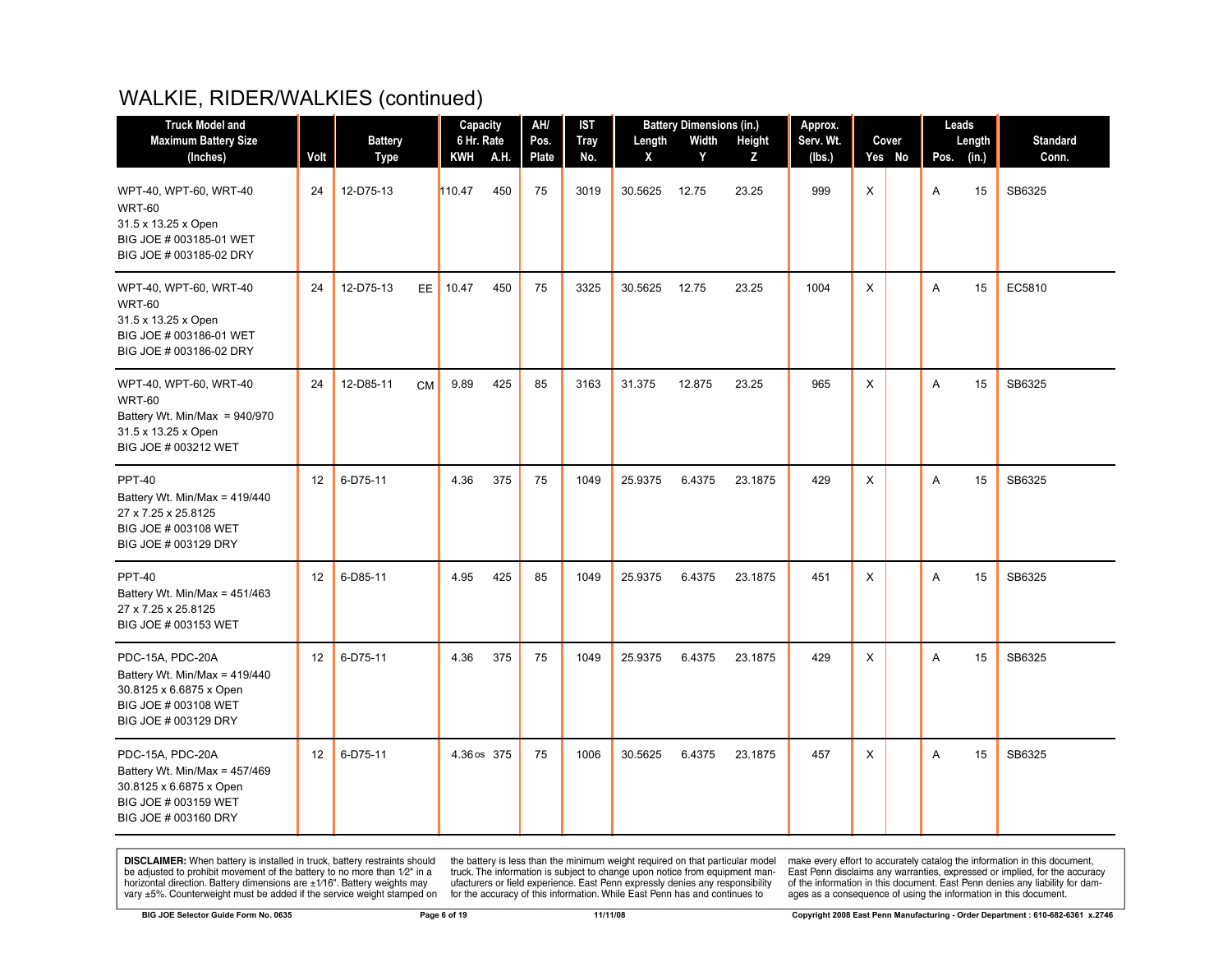| <b>Truck Model and</b>                                                                                                       |      |                         | Capacity          |      | AH/           | <b>IST</b>         |             | <b>Battery Dimensions (in.)</b> |             | Approx.       |              |                 | Leads     |             |                          |
|------------------------------------------------------------------------------------------------------------------------------|------|-------------------------|-------------------|------|---------------|--------------------|-------------|---------------------------------|-------------|---------------|--------------|-----------------|-----------|-------------|--------------------------|
| <b>Maximum Battery Size</b>                                                                                                  | Volt | <b>Battery</b>          | 6 Hr. Rate<br>KWH | A.H. | Pos.<br>Plate | <b>Tray</b><br>No. | Length<br>X | Width<br>Y                      | Height<br>z | Serv. Wt.     |              | Cover<br>Yes No |           | Length      | <b>Standard</b><br>Conn. |
| (Inches)<br>PDC-15A, PDC-20A<br>Battery Wt. Min/Max = 451/463<br>30.8125 x 6.6875 x Open<br>BIG JOE # 003153 WET             | 12   | <b>Type</b><br>6-D85-11 | 4.95              | 425  | 85            | 1049               | 25.9375     | 6.4375                          | 23.1875     | (Ibs.)<br>451 | $\mathsf{X}$ |                 | Pos.<br>A | (in.)<br>15 | SB6325                   |
| PDC-15A, PDC-20A<br>Battery Wt. Min/Max = 515/535<br>30.8125 x 6.6875 x Open<br>BIG JOE # 003154 WET                         | 12   | 6-D100-11               | 5.82              | 500  | 100           | 1054               | 26.25       | 6.5                             | 26.1875     | 515           | X            |                 | A         | 15          | SB6325                   |
| PDC-15A, PDC-20A<br>Battery Wt. Min/Max = 500/521<br>30.8125 x 6.6875 x Open<br>BIG JOE # 003109 WET<br>BIG JOE # 003130 DRY | 12   | 6-D75-13                | 5.24              | 450  | 75            | 1006               | 30.5625     | 6.4375                          | 23.1875     | 507           | X            |                 | A         | 15          | SB6325                   |
| PDC-15A, PDC-20A<br>Battery Wt. Min/Max = 525/544<br>30.8125 x 6.6875 x Open<br>BIG JOE # 003124 WET<br>BIG JOE # 003131 DRY | 12   | 6-D85-13                | 5.94              | 510  | 85            | 1006               | 30.5625     | 6.4375                          | 23.1875     | 531           | X            |                 | A         | 15          | SB6325                   |
| PDC-15A, PDC-20A<br>Battery Wt. Min/Max = 610/622<br>30.8125 x 6.6875 x Open<br>BIG JOE # 003144 WET                         | 12   | 6-D100-13               | 6.98              | 600  | 100           | 1022               | 30.5625     | 6.4375                          | 26.1875     | 610           | X            |                 | A         | 15          | SB6325                   |
| PDC-15A, PDC-20A<br>Battery Wt. Min/Max = 710/745<br>30.8125 x 6.6875 x Open<br>BIG JOE # 003145 WET                         | 12   | 6-D110-13               | 7.68              | 660  | 110           | 1050               | 30.5625     | 6.4375                          | 31.0625     | 730           | X            |                 | A         | 15          | SB6325                   |
| PDC-15A, PDC-20A<br>30.8125 x 6.6875 x Open<br>BIG JOE # 003176-01 WET<br>BIG JOE # 003176-02 DRY                            | 12   | 6-D85-13<br>EE.         | 5.94              | 510  | 85            | 1181               | 30.5625     | 6.4375                          | 23.1875     | 528           | X            |                 | A         | 15          | SB6325                   |

**DISCLAIMER:** When battery is installed in truck, battery restraints should be adjusted to prohibit movement of the battery to no more than  $12^v$  in a horizontal direction. Battery dimensions are  $\pm 1/16^v$ . Battery wei

the battery is less than the minimum weight required on that particular model<br>truck. The information is subject to change upon notice from equipment man-<br>ufacturers or field experience. East Penn expressly denies any respo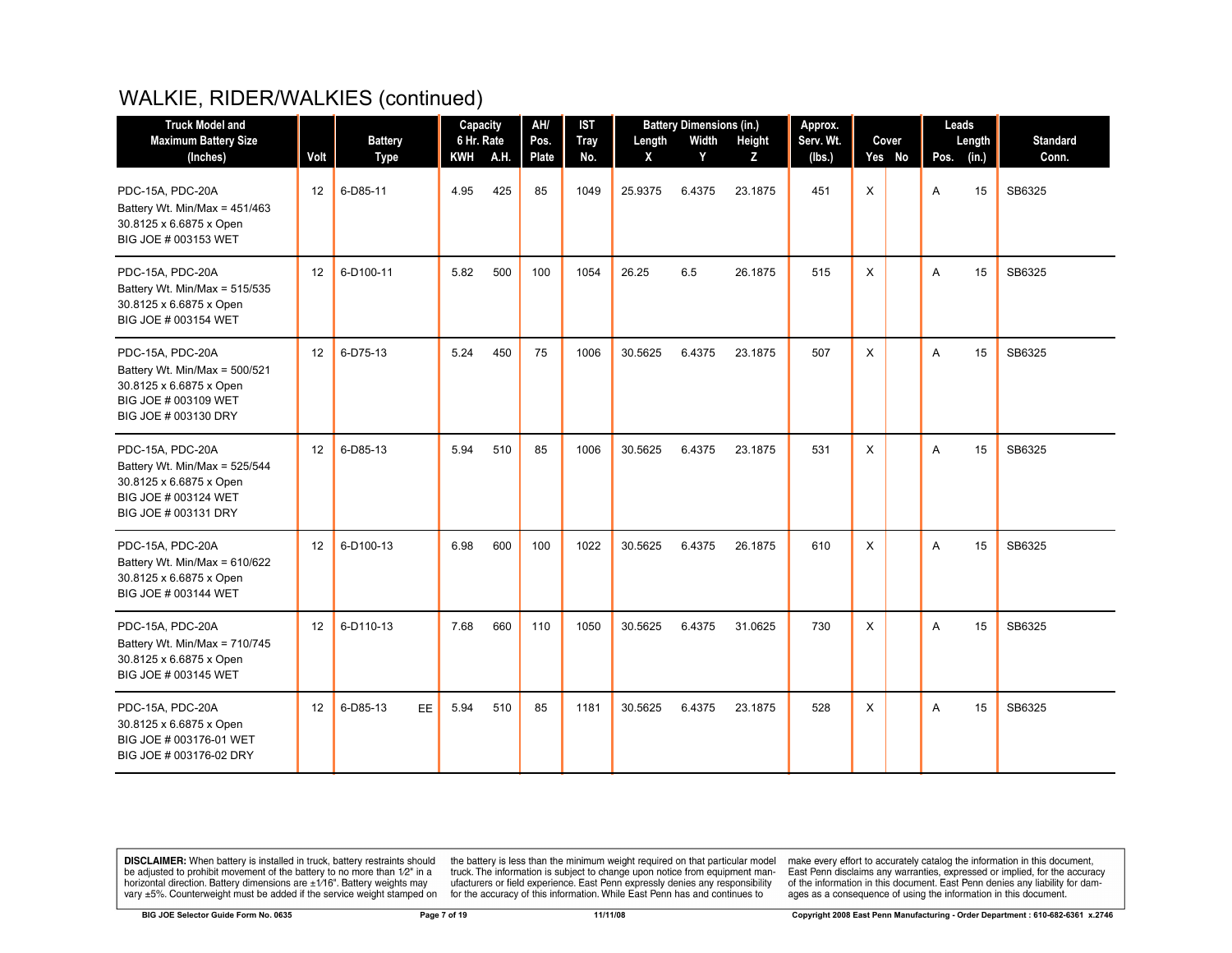| <b>Truck Model and</b>                                                                                                             |      |                         |           | Capacity                 |      | AH/                | <b>IST</b>         |             | <b>Battery Dimensions (in.)</b> |              | Approx.       |          |                 | Leads     |             |                          |
|------------------------------------------------------------------------------------------------------------------------------------|------|-------------------------|-----------|--------------------------|------|--------------------|--------------------|-------------|---------------------------------|--------------|---------------|----------|-----------------|-----------|-------------|--------------------------|
| <b>Maximum Battery Size</b>                                                                                                        | Volt | <b>Battery</b>          |           | 6 Hr. Rate<br><b>KWH</b> | A.H. | Pos.               | <b>Tray</b><br>No. | Length<br>X | Width<br>Y                      | Height       | Serv. Wt.     |          | Cover<br>Yes No |           | Length      | <b>Standard</b><br>Conn. |
| (Inches)<br>PDC-15A, PDC-20A<br>30.8125 x 6.6875 x Open<br>BIG JOE # 003177-01 WET<br>BIG JOE # 003177-02 DRY                      | 12   | <b>Type</b><br>6-D75-13 | <b>EE</b> | 5.24                     | 450  | <b>Plate</b><br>75 | 1181               | 30.5625     | 6.4375                          | z<br>23.1875 | (Ibs.)<br>504 | X        |                 | Pos.<br>A | (in.)<br>15 | SB6325                   |
| PDC-15A, PDC-20A<br>Battery Wt. Min/Max = 460/473<br>30.8125 x 6.6875 x Open<br>BIG JOE # 003178-01 WET<br>BIG JOE # 003178-02 DRY | 12   | 6-D75-11                | <b>EE</b> | 4.95 os 425              |      | 85                 | 1181               | 30.5625     | 6.4375                          | 23.1875      | 460           | X        |                 | A         | 15          | SB6325                   |
| PDC-15A, PDC-20A<br>30.8125 x 6.6875 x Open<br>BIG JOE # 003183-01 WET<br>BIG JOE # 003183-02 DRY                                  | 12   | 6-D110-13               | <b>EE</b> | 7.68                     | 660  | 110                | 1182               | 30.5625     | 6.4375                          | 31.125       | 734           | X        |                 | A         | 15          | SB6325                   |
| PDC-15A, PDC-20A<br>Battery Wt. Min/Max = 396/419<br>30.8125 x 6.6875 x Open<br>BIG JOE # 003150 WET                               | 24   | 12-D75-5                |           | 3.49                     | 150  | 75                 | 3081               | 24.625      | 6.4375                          | 23.1875      | 404           | X        |                 | A         | 15          | SB6325                   |
| PDC-15A, PDC-20A<br>Battery Wt. Min/Max = 403/437<br>30.8125 x 6.6875 x Open<br>BIG JOE # 003151 WET                               | 24   | 12-D85-5                |           | 3.96                     | 170  | 85                 | 3081               | 24.625      | 6.4375                          | 23.1875      | 418           | X        |                 | A         | 15          | SB6325                   |
| PDC-15A, PDC-20A<br>Battery Wt. Min/Max = 560/590<br>30.8125 x 6.6875 x Open<br>BIG JOE # 003152 WET                               | 24   | 12-D110-5               |           | 2.79                     | 220  | 110                | 3085               | 24.5625     | 6.5                             | 31.0625      | 560           | $\times$ |                 | A         | 15          | SB6325                   |
| PDC-15A, PDC-20A<br>30.8125 x 6.6875 x Open<br>BIG JOE # 003179-01 WET<br>BIG JOE # 003179-02 DRY                                  | 24   | 12-D110-5               | <b>EE</b> | 2.79                     | 220  | 110                | 3345               | 25.5        | 6.6875                          | 31.0625      | 565           | X        |                 | A         | 15          | SB6325                   |

**DISCLAIMER:** When battery is installed in truck, battery restraints should be adjusted to prohibit movement of the battery to no more than  $1/2$ " in a horizontal direction. Battery dimensions are  $\pm 1/16$ ". Battery weig

the battery is less than the minimum weight required on that particular model<br>truck. The information is subject to change upon notice from equipment man-<br>ufacturers or field experience. East Penn expressly denies any respo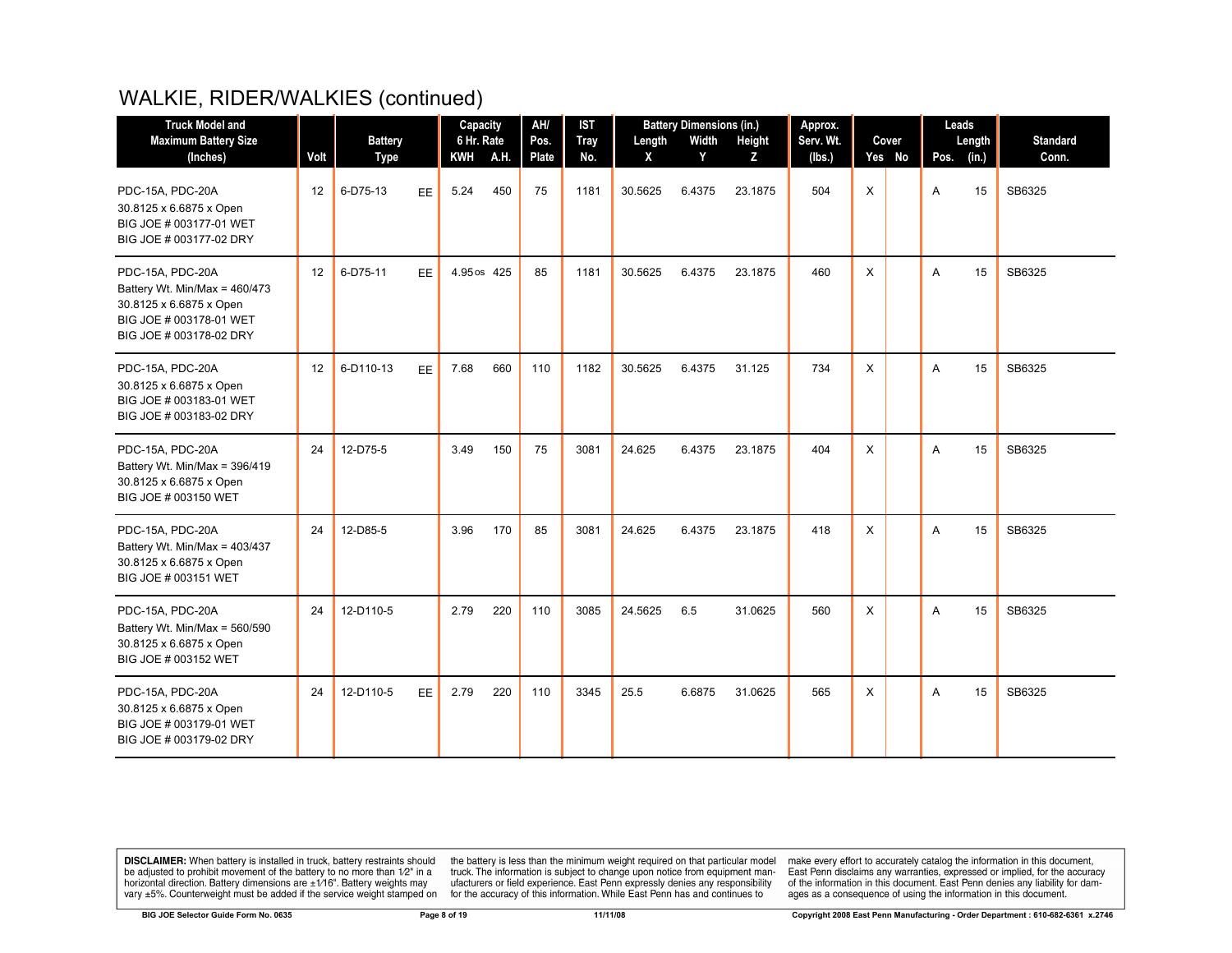| <b>Truck Model and</b>                                                                                                               |                   |                               | Capacity   |          | AH/           | <b>IST</b>         |             | <b>Battery Dimensions (in.)</b> |             | Approx.             |              |                 |      | Leads           |                          |
|--------------------------------------------------------------------------------------------------------------------------------------|-------------------|-------------------------------|------------|----------|---------------|--------------------|-------------|---------------------------------|-------------|---------------------|--------------|-----------------|------|-----------------|--------------------------|
| <b>Maximum Battery Size</b><br>(Inches)                                                                                              | Volt              | <b>Battery</b><br><b>Type</b> | 6 Hr. Rate | KWH A.H. | Pos.<br>Plate | <b>Tray</b><br>No. | Length<br>X | Width<br>Y                      | Height<br>Z | Serv. Wt.<br>(Ibs.) |              | Cover<br>Yes No | Pos. | Length<br>(in.) | <b>Standard</b><br>Conn. |
| PDC-15A, PDC-20A<br>Battery Wt. Min/Max = 465/495<br>30.8125 x 6.6875 x Open<br>BIG JOE # 003209 WET<br>BIG JOE # 003210 DRY         | 24                | 12-D100-5                     | 4.66       | 200      | 100           | 3209               | 24.625      | 6.4375                          | 26.1875     | 474                 | $\mathsf{X}$ |                 | A    | 15              | SB6325                   |
| PDC-20, PDC-25, PDC-30<br>Min Wt. Min/Max = 775/790<br>31.4375 x 13.125 x Open<br>BIG JOE # 003172-01 WET                            | $12 \overline{ }$ | 6-D85-19<br>EE.               | 8.90       | 765      | 85            | 1111               | 22.1875     | 12.875                          | 23.5        | 785                 | $\mathsf{X}$ |                 | B    | 15              | <b>YC7204</b>            |
| PDC-20, PDC-25, PDC-30<br>31.4375 x 13.125 x Open<br>BIG JOE # 003184-01 WET<br>BIG JOE # 003184-02 DRY                              | 12                | 6-D85-19                      | 8.90       | 765      | 85            | 1007               | 22.1875     | 12.875                          | 23.25       | 781                 | X            |                 | A    | 15              | SB6325                   |
| PDC-20, PDC-25, PDC-30<br>31.4375 x 13.125 x Open<br>BIG JOE # 003187-01 WET<br>BIG JOE # 003187-02 DRY                              | 12                | 6-D85-19<br>EE.               | 8.90       | 765      | 85            | 1183               | 22.1875     | 12.875                          | 23.5        | 785                 | X            |                 | A    | 15              | SB6325                   |
| PDC-20, PDC-25, PDC-30<br>Battery Wt. Min/Max = 1020/1050<br>31.4375 x 13.125 x Open<br>BIG JOE # 003134 WET<br>BIG JOE # 003165 DRY | 24                | 12-D85-13                     | 11.87      | 510      | 85            | 3019               | 30.5625     | 12.75                           | 23.25       | 1049                | X            |                 | A    | 15              | SB6325                   |
| PDC-20, PDC-25, PDC-30<br>Battery Wt. Min/Max = 885/907<br>31.4375 x 13.125 x Open<br>BIG JOE # 003141 WET                           | 24                | 12-D85-11                     | 9.89       | 425      | 85            | 3020               | 26.0625     | 12.75                           | 23.25       | 885                 | X            |                 | A    | 15              | SB6325                   |
| PDC-20, PDC-25, PDC-30<br>Battery Wt. Min/Max = 1177/1216<br>31.4375 x 13.125 x Open<br>BIG JOE # 003157 WET                         | 24                | 12-D100-13                    | 13.97      | 600      | 100           | 3015               | 30.5625     | 12.75                           | 26.25       | 1185                | X            |                 | A    | 15              | SB6325                   |

**DISCLAIMER:** When battery is installed in truck, battery restraints should be adjusted to prohibit movement of the battery to no more than  $12^v$  in a horizontal direction. Battery dimensions are  $\pm 1/16^v$ . Battery wei

the battery is less than the minimum weight required on that particular model<br>truck. The information is subject to change upon notice from equipment man-<br>ufacturers or field experience. East Penn expressly denies any respo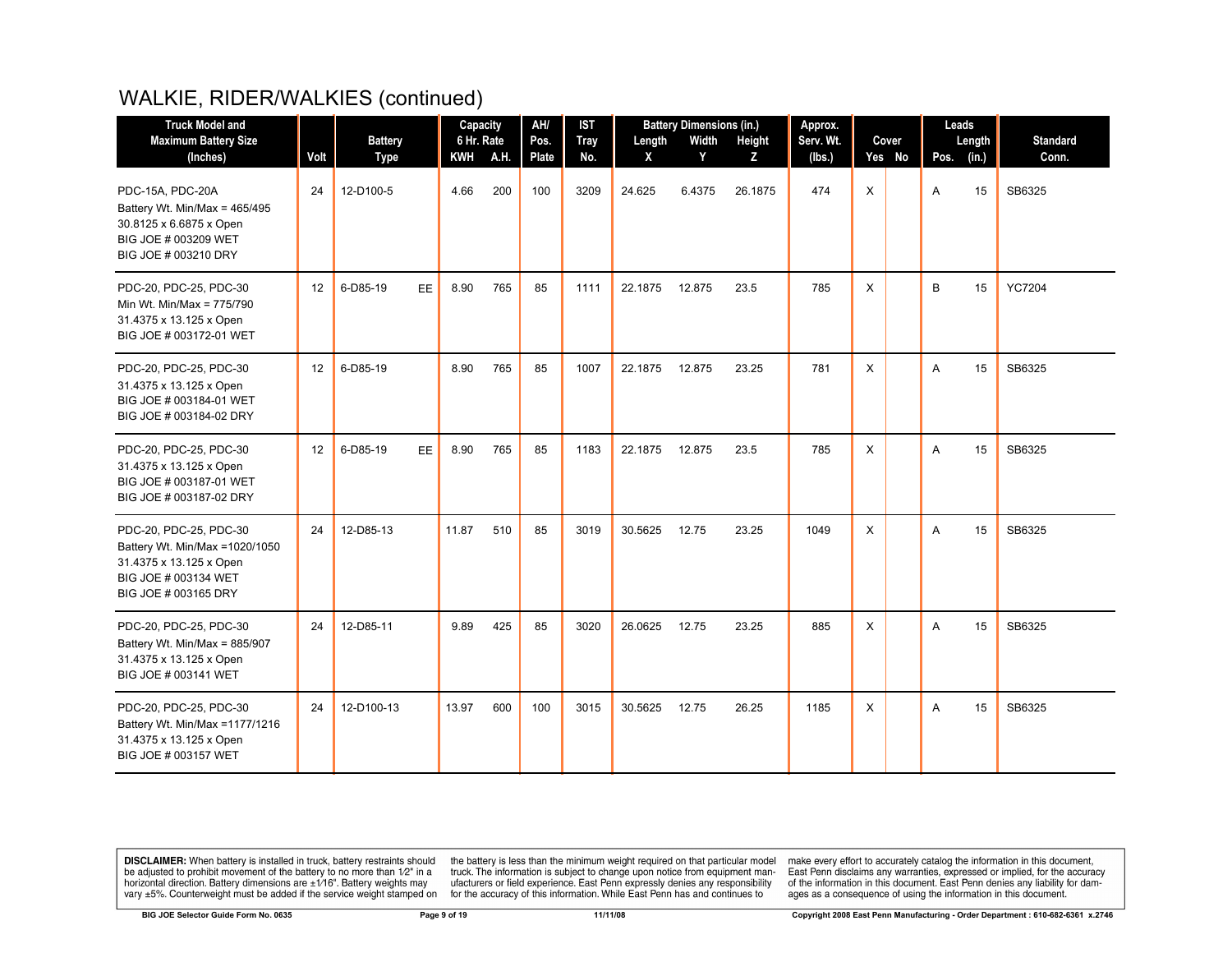| <b>Truck Model and</b><br><b>Maximum Battery Size</b><br>(Inches)                                                                          | Volt | <b>Battery</b><br><b>Type</b> |           | Capacity<br>6 Hr. Rate<br>KWH A.H. | AH/<br>Pos.<br>Plate | <b>IST</b><br><b>Tray</b><br>No. | Length<br>X | <b>Battery Dimensions (in.)</b><br>Width<br>Y | Height<br>Z | Approx.<br>Serv. Wt.<br>(Ibs.) |   | Cover<br>Yes No | Leads<br>Pos. (in.) | Length | <b>Standard</b><br>Conn. |
|--------------------------------------------------------------------------------------------------------------------------------------------|------|-------------------------------|-----------|------------------------------------|----------------------|----------------------------------|-------------|-----------------------------------------------|-------------|--------------------------------|---|-----------------|---------------------|--------|--------------------------|
| PDC-20, PDC-25, PDC-30<br>Battery Wt. Min/Max =1390/1450<br>31.4375 x 13.125 x Open<br>BIG JOE # 003158 WET                                | 24   | 12-D110-13                    |           | 15.36<br>660                       | 110                  | 3008                             | 30.5625     | 12.75                                         | 31.125      | 1415                           | X |                 | A                   | 15     | SB6325                   |
| PDC-20, PDC-25, PDC-30<br>Battery Wt. Min/Max = 796/816<br>31.4375 x 13.125 x Open<br>BIG JOE # 003161 WET                                 | 24   | 12-D85-9                      | pk        | 7.91 os 340                        | 85                   | 3019                             | 30.5625     | 12.75                                         | 23.25       | 800                            | X |                 | A                   | 15     | SB6325                   |
| PDC-20, PDC-25, PDC-30<br>Battery Wt. Min/Max = 760/780<br>31.4375 x 13.125 x Open<br>BIG JOE # 003166 WET                                 | 24   | 12-D75-9                      | pk        | 6.98 os 300                        | 75                   | 3019                             | 30.5625     | 12.75                                         | 23.25       | 770                            | X |                 | A                   | 15     | SB6325                   |
| PDC-20, PDC-25, PDC-30<br>Battery Wt. Min/Max = 1042/1055<br>31.4375 x 13.125 x Open<br>BIG JOE # 003173-01 WET<br>BIG JOE # 003173-02 DRY | 24   | 12-D85-13                     | EE.       | 11.87<br>510                       | 85                   | 3325                             | 30.5625     | 12.75                                         | 23.25       | 1054                           | Χ |                 | A                   | 15     | SB6325                   |
| PDC-20, PDC-25, PDC-30<br>31.4375 x 13.125 x Open<br>BIG JOE # 003180-01 WET<br>BIG JOE # 003180-02 DRY                                    | 24   | 12-D85-11                     | <b>EE</b> | 9.89<br>425                        | 85                   | 3368                             | 26.0625     | 12.75                                         | 23.25       | 917                            | X |                 | A                   | 15     | SB6325                   |
| PDC-20, PDC-25, PDC-30<br>31.4375 x 13.125 x Open<br>BIG JOE # 003185-01 WET<br>BIG JOE # 003185-02 DRY                                    | 24   | 12-D75-13                     |           | 10.47<br>450                       | 75                   | 3019                             | 30.5625     | 12.75                                         | 23.25       | 999                            | X |                 | A                   | 15     | SB6325                   |
| PDC-20, PDC-25, PDC-30<br>31.4375 x 13.125 x Open<br>BIG JOE # 003186-01 WET<br>BIG JOE# 003186-02 DRY                                     | 24   | 12-D75-13                     | EE.       | 10.48<br>450                       | 75                   | 3325                             | 30.5625     | 12.75                                         | 23.25       | 1004                           | X |                 | Α                   | 15     | EC5810                   |
| PDC-20, PDC-25, PDC-30<br>Battery Wt. Min/Max = 940/970<br>31.4375 x 13.125 x Open<br>BIG JOE # 003212 WET                                 | 24   | 12-D85-11<br><b>CM</b>        |           | 9.89<br>425                        | 85                   | 3163                             | 31.375      | 12.875                                        | 23.25       | 965                            | X |                 | A                   | 15     | SB6325                   |

**DISCLAIMER:** When battery is installed in truck, battery restraints should be adjusted to prohibit movement of the battery to no more than  $12^v$  in a horizontal direction. Battery dimensions are  $\pm 1/16^v$ . Battery wei

the battery is less than the minimum weight required on that particular model<br>truck. The information is subject to change upon notice from equipment man-<br>ufacturers or field experience. East Penn expressly denies any respo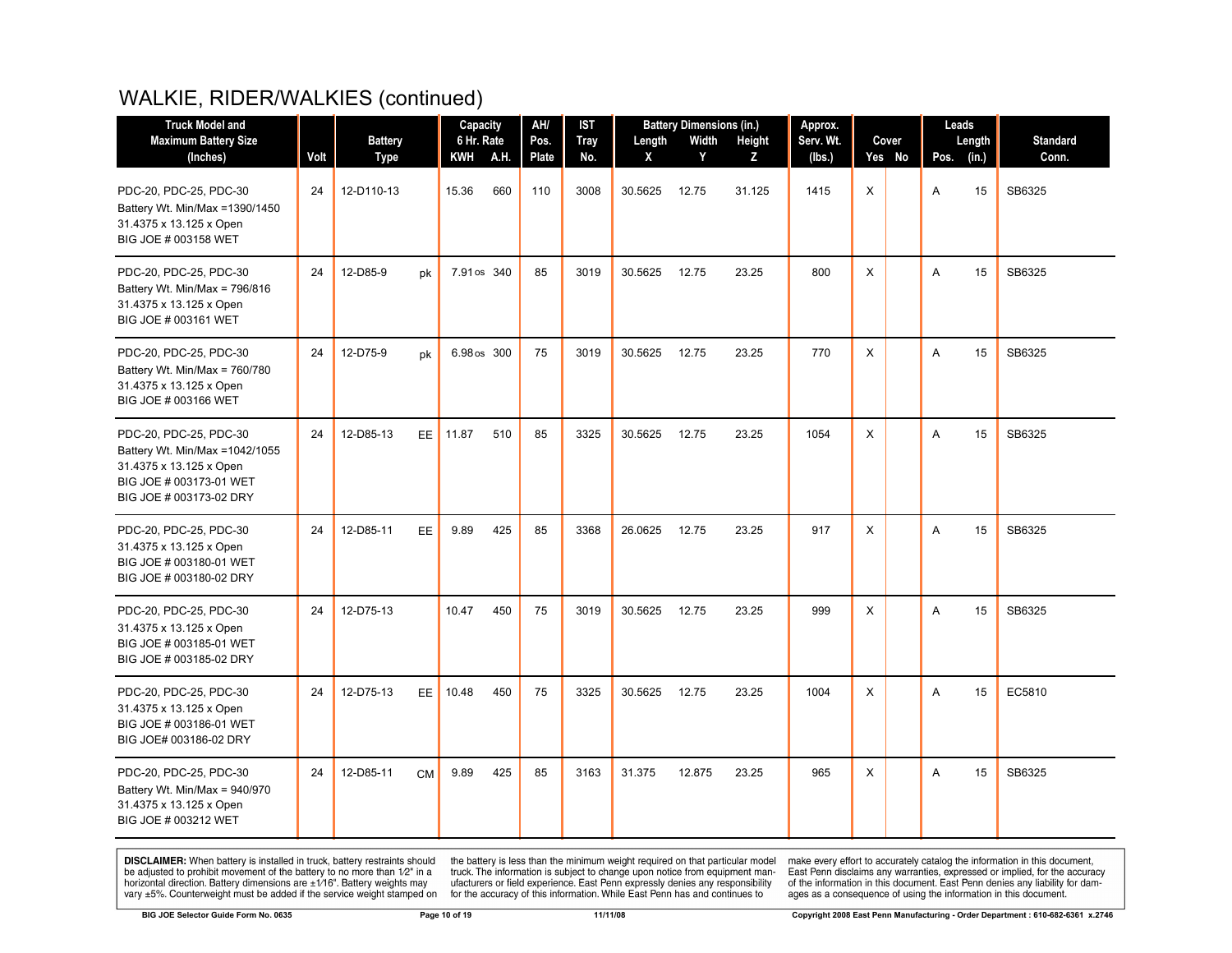| <b>Truck Model and</b>                                                                                                                                                       |      |                               | Capacity          |      | AH/           | <b>IST</b>         |             | <b>Battery Dimensions (in.)</b> |             | Approx.             |   |                 | Leads |                 |                          |
|------------------------------------------------------------------------------------------------------------------------------------------------------------------------------|------|-------------------------------|-------------------|------|---------------|--------------------|-------------|---------------------------------|-------------|---------------------|---|-----------------|-------|-----------------|--------------------------|
| <b>Maximum Battery Size</b><br>(Inches)                                                                                                                                      | Volt | <b>Battery</b><br><b>Type</b> | 6 Hr. Rate<br>KWH | A.H. | Pos.<br>Plate | <b>Tray</b><br>No. | Length<br>X | Width<br>Y                      | Height<br>Z | Serv. Wt.<br>(lbs.) |   | Cover<br>Yes No | Pos.  | Length<br>(in.) | <b>Standard</b><br>Conn. |
| PDH-20, PDH-25, PDH-30<br>PDH-40, PDP-40, PDR-20<br><b>PDR-30</b><br>Battery Wt. Min/Max = 419/440<br>30.875 x 6.6875 x Open                                                 | 12   | 6-D75-11                      | 4.36              | 375  | 75            | 1049               | 25.9375     | 6.4375                          | 23.1875     | 429                 | X |                 | Α     | 15              | SB6325                   |
| BIG JOE # 003108 WET<br>BIG JOE # 003129 DRY                                                                                                                                 |      |                               |                   |      |               |                    |             |                                 |             |                     |   |                 |       |                 |                          |
| PDH-20, PDH-25, PDH-30<br>PDH-40, PDP-40, PDR-20<br><b>PDR-30</b><br>Battery Wt. Min/Max = 500/521<br>30.875 x 6.6875 x Open<br>BIG JOE # 003109 WET<br>BIG JOE # 003130 DRY | 12   | 6-D75-13                      | 5.24              | 450  | 75            | 1006               | 30.5625     | 6.4375                          | 23.1875     | 507                 | X |                 | Α     | 15              | SB6325                   |
| PDH-20, PDH-25, PDH-30<br>PDH-40, PDP-40, PDR-20<br><b>PDR-30</b><br>Battery Wt. Min/Max = 525/544<br>30.875 x 6.6875 x Open<br>BIG JOE # 003124 WET<br>BIG JOE # 003131 DRY | 12   | 6-D85-13                      | 5.94              | 510  | 85            | 1006               | 30.5625     | 6.4375                          | 23.1875     | 531                 | X |                 | Α     | 15              | SB6325                   |
| PDH-20, PDH-25, PDH-30<br>PDH-40, PDP-40, PDR-20<br><b>PDR-30</b><br>Battery Wt. Min/Max = 610/622<br>30.875 x 6.6875 x Open<br>BIG JOE # 003144 WET                         | 12   | 6-D100-13                     | 6.98              | 600  | 100           | 1022               | 30.5625     | 6.4375                          | 26.1875     | 610                 | X |                 | Α     | 15              | SB6325                   |
| PDH-20, PDH-25, PDH-30<br>PDH-40, PDP-40, PDR-20<br><b>PDR-30</b><br>Battery Wt. Min/Max = 710/745<br>30.875 x 6.6875 x Open<br>BIG JOE # 003145 WET                         | 12   | 6-D110-13                     | 7.68              | 660  | 110           | 1050               | 30.5625     | 6.4375                          | 31.0625     | 730                 | X |                 | A     | 15              | SB6325                   |

**DISCLAIMER:** When battery is installed in truck, battery restraints should be adjusted to prohibit movement of the battery to no more than  $12^v$  in a horizontal direction. Battery dimensions are  $\pm 1/16^v$ . Battery wei

the battery is less than the minimum weight required on that particular model<br>truck. The information is subject to change upon notice from equipment man-<br>ufacturers or field experience. East Penn expressly denies any respo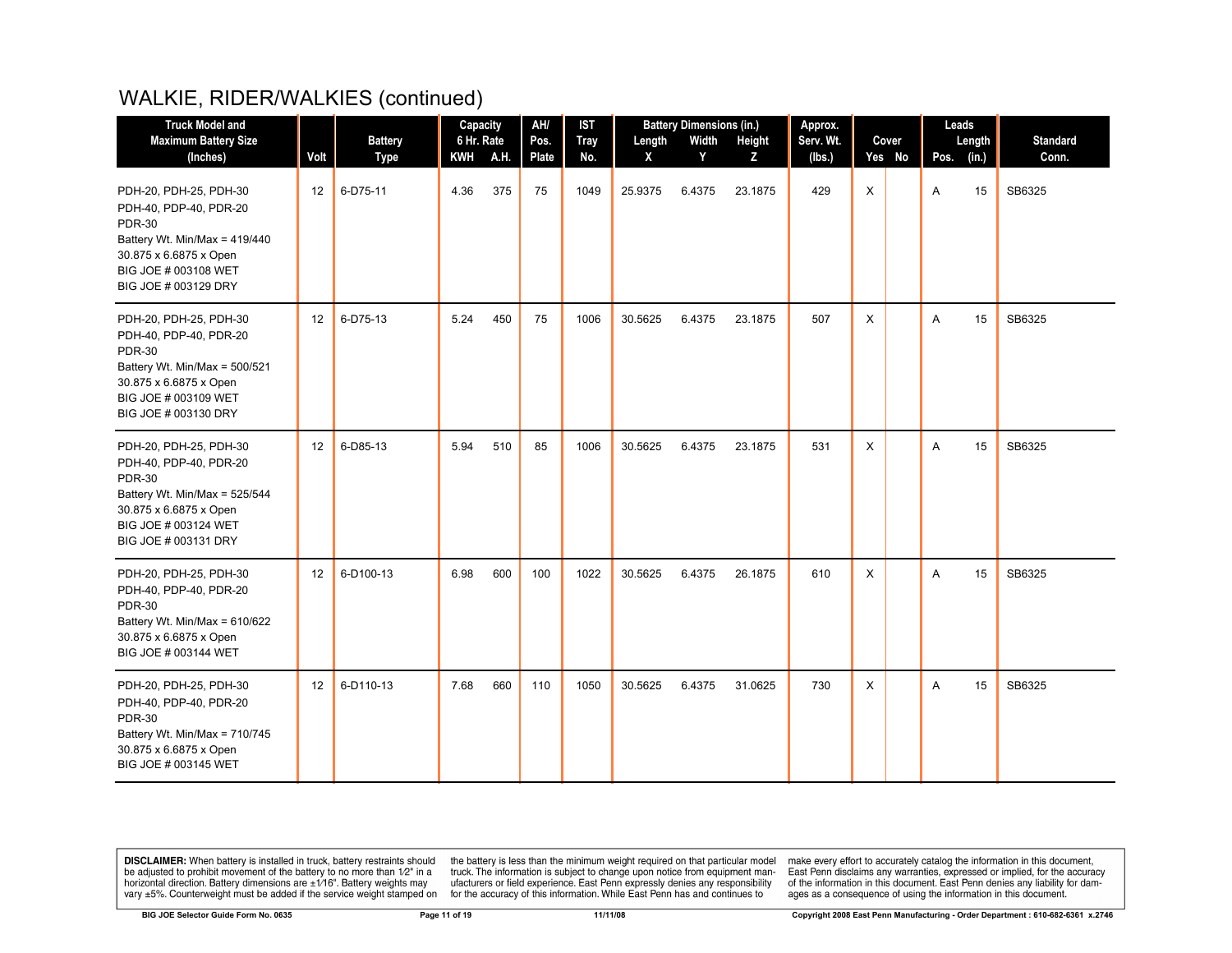| <b>Truck Model and</b>                                                                                                                                                       |      |                               | Capacity                 |      | AH/           | <b>IST</b>         |             | <b>Battery Dimensions (in.)</b> |             | Approx.             |          |                 | Leads |                 |                          |
|------------------------------------------------------------------------------------------------------------------------------------------------------------------------------|------|-------------------------------|--------------------------|------|---------------|--------------------|-------------|---------------------------------|-------------|---------------------|----------|-----------------|-------|-----------------|--------------------------|
| <b>Maximum Battery Size</b><br>(Inches)                                                                                                                                      | Volt | <b>Battery</b><br><b>Type</b> | 6 Hr. Rate<br><b>KWH</b> | A.H. | Pos.<br>Plate | <b>Tray</b><br>No. | Length<br>X | Width<br>Y                      | Height<br>Z | Serv. Wt.<br>(lbs.) |          | Cover<br>Yes No | Pos.  | Length<br>(in.) | <b>Standard</b><br>Conn. |
| PDH-20, PDH-25, PDH-30<br>PDH-40, PDP-40, PDR-20<br><b>PDR-30</b><br>Battery Wt. Min/Max = 451/463<br>30.875 x 6.6875 x Open<br>BIG JOE # 003153 WET                         | 12   | 6-D85-11                      | 4.95                     | 425  | 85            | 1049               | 25.9375     | 6.4375                          | 23.1875     | 451                 | X        |                 | A     | 15              | SB6325                   |
| PDH-20, PDH-25, PDH-30<br>PDH-40, PDP-40, PDR-20<br><b>PDR-30</b><br>Battery Wt. Min/Max = 515/535<br>30.875 x 6.6875 x Open<br>BIG JOE # 003154 WET                         | 12   | 6-D100-11                     | 5.82                     | 500  | 100           | 1054               | 26.25       | 6.5                             | 26.1875     | 515                 | X        |                 | A     | 15              | SB6325                   |
| PDH-20, PDH-25, PDH-30<br>PDH-40, PDP-40, PDR-20<br><b>PDR-30</b><br>Battery Wt. Min/Max = 457/469<br>30.875 x 6.6875 x Open<br>BIG JOE # 003159 WET<br>BIG JOE # 003160 DRY | 12   | 6-D75-11                      | 4.36 os 375              |      | 75            | 1006               | 30.5625     | 6.4375                          | 23.1875     | 457                 | X        |                 | A     | 15              | SB6325                   |
| PDH-20, PDH-25, PDH-30<br>PDH-40, PDP-40, PDR-20<br><b>PDR-30</b><br>30.875 x 6.6875 x Open<br>BIG JOE # 003176-01 WET<br>BIG JOE # 003176-02 DRY                            | 12   | 6-D85-13<br>EE                | 5.94                     | 510  | 85            | 1181               | 30.5625     | 6.4375                          | 23.1875     | 528                 | $\times$ |                 | A     | 15              | SB6325                   |
| PDH-20, PDH-25, PDH-30<br>PDH-40, PDP-40, PDR-20<br><b>PDR-30</b><br>30.875 x 6.6875 x Open<br>BIG JOE # 003177-01 WET<br>BIG JOE # 003177-02 DRY                            | 12   | 6-D75-13<br>EE.               | 5.24                     | 450  | 75            | 1181               | 30.5625     | 6.4375                          | 23.1875     | 504                 | X        |                 | A     | 15              | SB6325                   |

**DISCLAIMER:** When battery is installed in truck, battery restraints should be adjusted to prohibit movement of the battery to no more than  $12^v$  in a horizontal direction. Battery dimensions are  $\pm 1/16^v$ . Battery wei

the battery is less than the minimum weight required on that particular model<br>truck. The information is subject to change upon notice from equipment man-<br>ufacturers or field experience. East Penn expressly denies any respo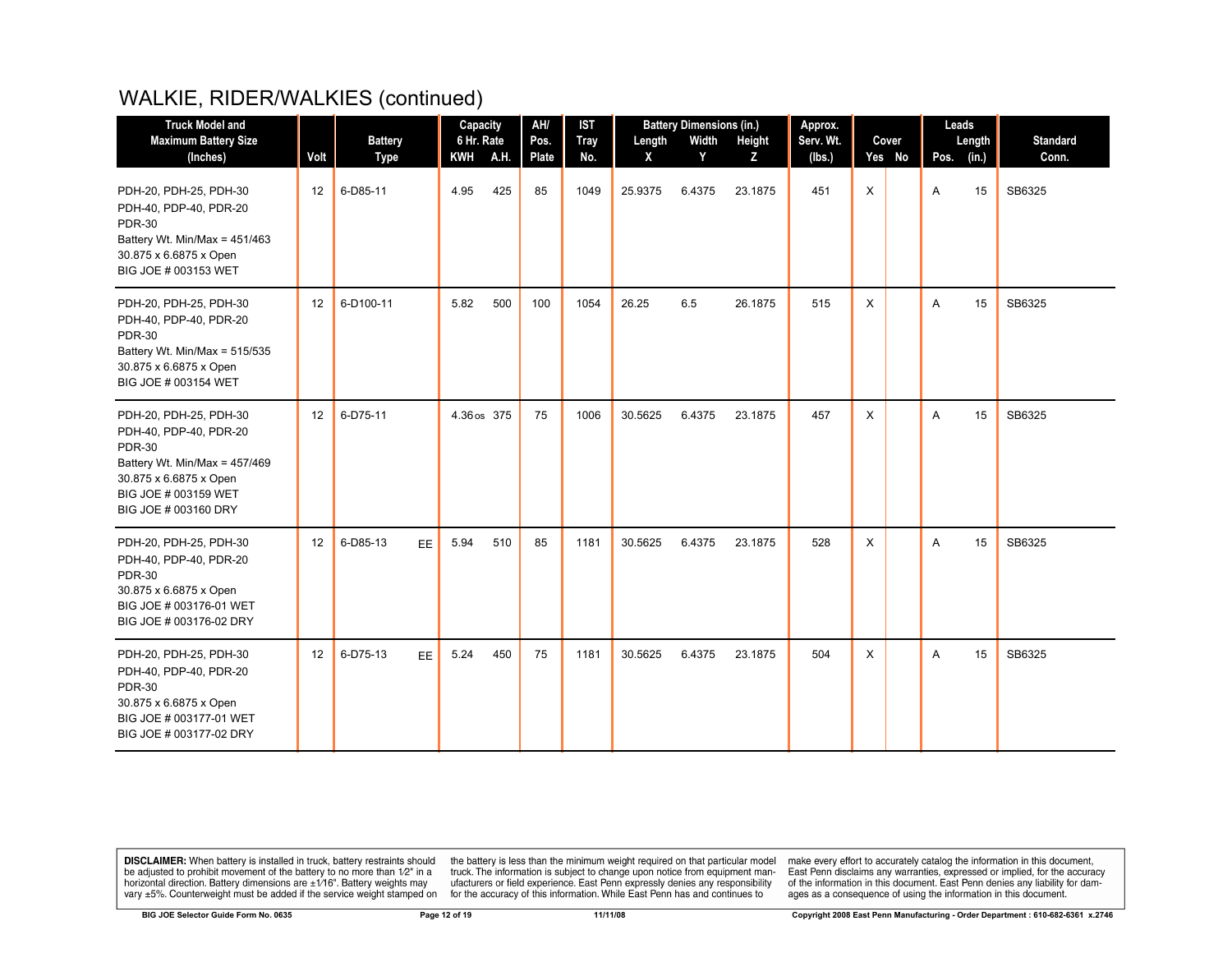| <b>Truck Model and</b>                                                                                                                               |      | Capacity                      | AH/                    | <b>IST</b>    | <b>Battery Dimensions (in.)</b> |                        |            | Approx.     |                     |              |                 | Leads |                 |                          |
|------------------------------------------------------------------------------------------------------------------------------------------------------|------|-------------------------------|------------------------|---------------|---------------------------------|------------------------|------------|-------------|---------------------|--------------|-----------------|-------|-----------------|--------------------------|
| <b>Maximum Battery Size</b><br>(Inches)                                                                                                              | Volt | <b>Battery</b><br><b>Type</b> | 6 Hr. Rate<br>KWH A.H. | Pos.<br>Plate | <b>Tray</b><br>No.              | Length<br>$\mathsf{X}$ | Width<br>Y | Height<br>z | Serv. Wt.<br>(lbs.) |              | Cover<br>Yes No | Pos.  | Length<br>(in.) | <b>Standard</b><br>Conn. |
| PDH-20, PDH-25, PDH-30<br>PDH-40, PDP-40, PDR-20<br><b>PDR-30</b><br>30.875 x 6.6875 x Open<br>BIG JOE # 003178-01 WET<br>BIG JOE # 003178-02 DRY    | 12   | 6-D85-11<br>EE                | 4.95 os 425            | 85            | 1181                            | 30.5625                | 6.4375     | 23.1875     | 435                 | $\mathsf{X}$ |                 | A     | 15              | SB6325                   |
| PDH-20, PDH-25, PDH-30<br>PDH-40, PDP-40, PDR-20<br><b>PDR-30</b><br>30.875 x 6.6875 x Open<br>BIG JOE # 003183-01 WET<br>BIG JOE # 003183-02 DRY    | 12   | 6-D110-13<br>EE.              | 660<br>7.68            | 110           | 1182                            | 30.5625                | 6.4375     | 31.125      | 724                 | X            |                 | A     | 15              | SB6325                   |
| PDH-20, PDH-25, PDH-30<br>PDH-40, PDP-40, PDR-20<br><b>PDR-30</b><br>Battery Wt. Min/Max = 396/419<br>30.875 x 6.6875 x Open<br>BIG JOE # 003150 WET | 24   | 12-D75-5                      | 150<br>3.94            | 75            | 3081                            | 24.625                 | 6.4375     | 23.1875     | 404                 | X            |                 | A     | 15              | SB6325                   |
| PDH-20, PDH-25, PDH-30<br>PDH-40, PDP-40, PDR-20<br><b>PDR-30</b><br>Battery Wt. Min/Max = 403/437<br>30.875 x 6.6875 x Open<br>BIG JOE # 003151 WET | 24   | 12-D85-5                      | 3.96<br>170            | 85            | 3081                            | 24.625                 | 6.4375     | 23.1875     | 418                 | X            |                 | A     | 15              | SB6325                   |
| PDH-20, PDH-25, PDH-30<br>PDH-40, PDP-40, PDR-20<br><b>PDR-30</b><br>Battery Wt. Min/Max = 560/590<br>30.875 x 6.6875 x Open<br>BIG JOE # 003152 WET | 24   | 12-D110-5                     | 5.12<br>220            | 110           | 3085                            | 24.5625                | 6.5        | 31.0625     | 560                 | X            |                 | A     | 15              | SB6325                   |

**DISCLAIMER:** When battery is installed in truck, battery restraints should be adjusted to prohibit movement of the battery to no more than  $12^v$  in a horizontal direction. Battery dimensions are  $\pm 1/16^v$ . Battery wei

the battery is less than the minimum weight required on that particular model<br>truck. The information is subject to change upon notice from equipment man-<br>ufacturers or field experience. East Penn expressly denies any respo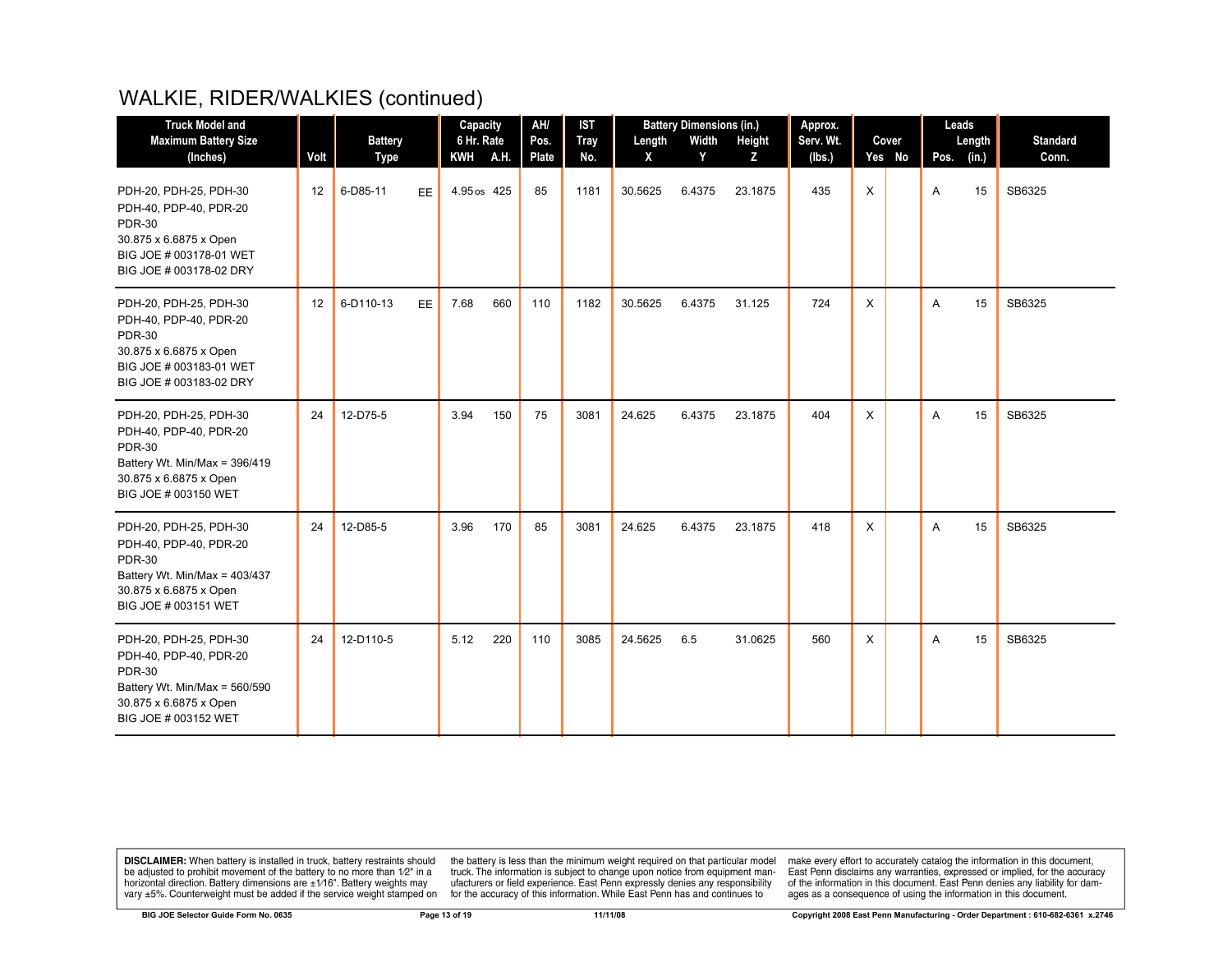| <b>Truck Model and</b>                                                                                                                                                             |      |                   |           | Capacity           |      | AH/                 | <b>IST</b>  | <b>Battery Dimensions (in.)</b> |            |              | Approx.       |          |        | Leads     |             |                          |
|------------------------------------------------------------------------------------------------------------------------------------------------------------------------------------|------|-------------------|-----------|--------------------|------|---------------------|-------------|---------------------------------|------------|--------------|---------------|----------|--------|-----------|-------------|--------------------------|
| <b>Maximum Battery Size</b>                                                                                                                                                        | Volt | <b>Battery</b>    |           | 6 Hr. Rate         | A.H. | Pos.                | <b>Tray</b> | Length                          | Width<br>Y | Height       | Serv. Wt.     |          | Cover  |           | Length      | <b>Standard</b><br>Conn. |
| (Inches)<br>PDH-20, PDH-25, PDH-30<br>PDH-40, PDP-40, PDR-20<br><b>PDR-30</b><br>30.875 x 6.6875 x Open<br>BIG JOE # 003179-01 WET<br>BIG JOE # 003179-02 DRY                      | 24   | Type<br>12-D110-5 | EE        | <b>KWH</b><br>5.12 | 220  | <b>Plate</b><br>110 | No.<br>3345 | X<br>25.5                       | 6.6875     | Z<br>31.0625 | (lbs.)<br>565 | X        | Yes No | Pos.<br>A | (in.)<br>15 | SB6325                   |
| PDH-20, PDH-25, PDH-30<br>PDH-40, PDP-40, PDR-20<br><b>PDR-30</b><br>Battery Wt. Min/Max = 669/695<br>31.625 x 11.125 x Open<br>BIG JOE # 003139 WET<br>BIG JOE # 908032 DRY       | 24   | 12-D75-9          |           | 6.98               | 300  | 75                  | 3033        | 25.3125                         | 10.8125    | 23.1875      | 669           | $\times$ |        | A         | 15          | SB6325                   |
| PDH-20, PDH-25, PDH-30<br>PDH-40, PDP-40, PDR-20<br><b>PDR-30</b><br>Battery Wt. Min/Max = 700/730<br>31.625 x 11.125 x Open<br>BIG JOE # 003140 WET                               | 24   | 12-D85-9          |           | 7.92               | 340  | 85                  | 3033        | 25.3125                         | 10.8125    | 23.1875      | 700           | X        |        | A         | 15          | SB6325                   |
| <b>PDH-20</b><br>Battery Wt. Min/Max = 690/730<br>PDH-25, PDH-30, PDH-40<br>PDP-40, PDR-20, PDR-30<br>31.625 x 11.125 x Open<br>BIG JOE # 003174-01 WET<br>BIG JOE # 003174-02 DRY | 24   | 12-D85-9          | EE.       | 7.92               | 340  | 85                  | 3326        | 25.1875                         | 10.8125    | 23.1875      | 717           | X        |        | A         | 15          | SB6325                   |
| PDH-20, PDH-25, PDH-30<br>PDH-40, PDP-40, PDR-20<br><b>PDR-30</b><br>31.625 x 11.125 x Open<br>BIG JOE # 003175-01 WET<br>BIG JOE # 003175-02 DRY                                  | 24   | 12-D75-9          | <b>EE</b> | 6.98               | 300  | 75                  | 3326        | 25.1875                         | 10.8125    | 23.1875      | 682           | X        |        | A         | 15          | SB6325                   |

**DISCLAIMER:** When battery is installed in truck, battery restraints should be adjusted to prohibit movement of the battery to no more than  $12^v$  in a horizontal direction. Battery dimensions are  $\pm 1/16^v$ . Battery wei

the battery is less than the minimum weight required on that particular model<br>truck. The information is subject to change upon notice from equipment man-<br>ufacturers or field experience. East Penn expressly denies any respo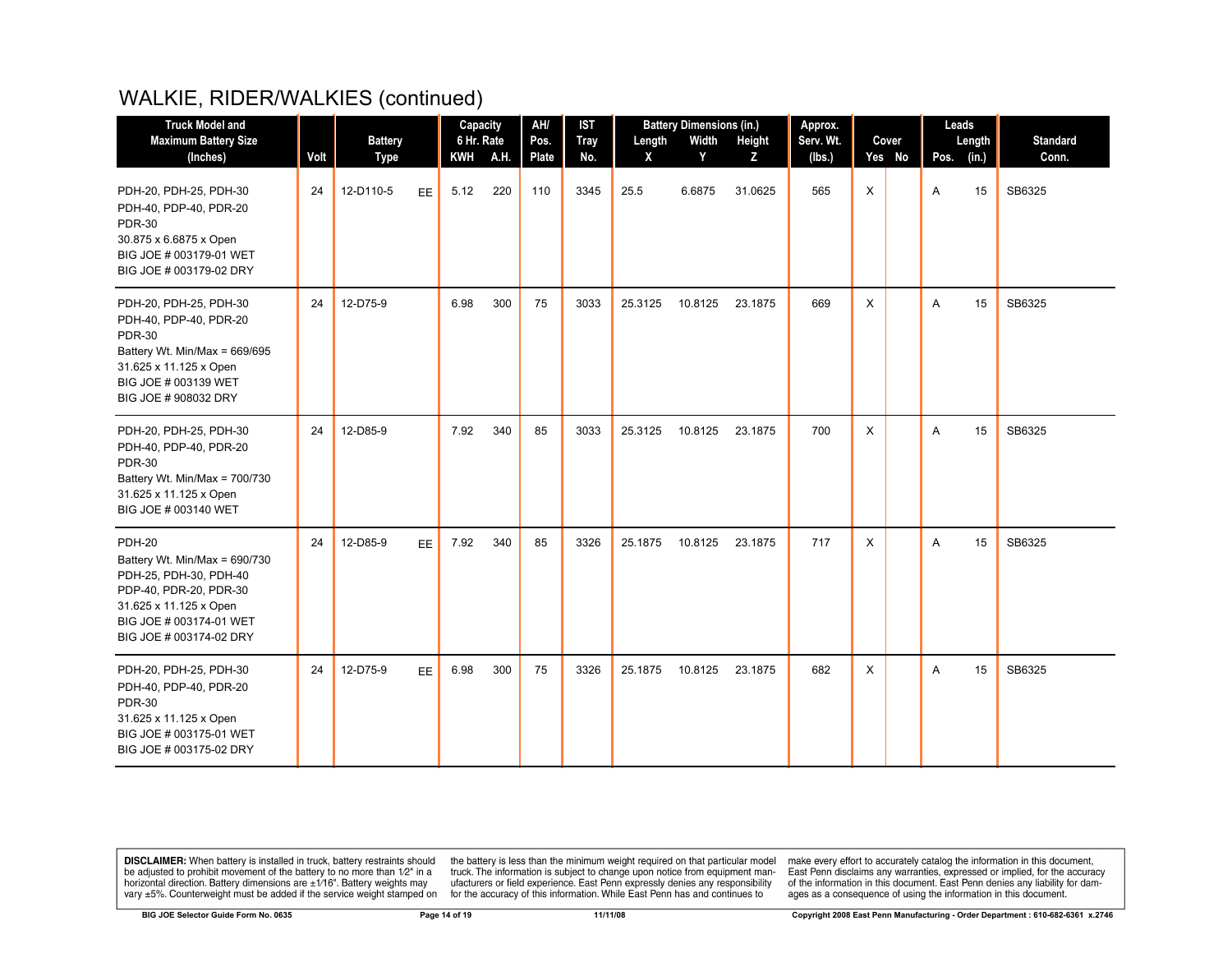| <b>Truck Model and</b>                                                                                                                                                        |                   | Capacity                |                   | AH/  | <b>IST</b>    | <b>Battery Dimensions (in.)</b> |             |            | Approx.     |                     |              | Leads           |      |                 |                          |
|-------------------------------------------------------------------------------------------------------------------------------------------------------------------------------|-------------------|-------------------------|-------------------|------|---------------|---------------------------------|-------------|------------|-------------|---------------------|--------------|-----------------|------|-----------------|--------------------------|
| <b>Maximum Battery Size</b><br>(Inches)                                                                                                                                       | Volt              | <b>Battery</b>          | 6 Hr. Rate<br>KWH | A.H. | Pos.<br>Plate | <b>Tray</b><br>No.              | Length<br>X | Width<br>Y | Height<br>Z | Serv. Wt.<br>(lbs.) |              | Cover<br>Yes No | Pos. | Length<br>(in.) | <b>Standard</b><br>Conn. |
| PDH-20, PDH-25, PDH-30<br>PDH-40, PDP-40, PDR-20<br><b>PDR-30</b><br>30.875 x 13.125 x Open<br>BIG JOE # 003184-01 WET<br>BIG JOE # 003184-02 DRY                             | $12 \overline{ }$ | <b>Type</b><br>6-D85-19 | 8.90              | 765  | 85            | 1007                            | 22.1875     | 12.875     | 23.25       | 781                 | $\mathsf{X}$ |                 | A    | 15              | SB6325                   |
| PDH-20, PDH-25, PDH-30<br>PDH-40, PDP-40, PDR-20<br><b>PDR-30</b><br>30.875 x 13.125 x Open<br>BIG JOE # 003187-01 WET<br>BIG JOE # 003187-02 DRY                             | 12                | 6-D85-19<br>EE.         | 8.90              | 765  | 85            | 1183                            | 22.1875     | 12.875     | 23.5        | 785                 | X            |                 | A    | 15              | SB6325                   |
| PDH-20, PDH-25, PDH-30<br>PDH-40, PDP-40, PDR-20<br><b>PDR-30</b><br>Battery Wt. Min/Max= 1020/1050<br>30.875 x 13.125 x Open<br>BIG JOE # 003134 WET<br>BIG JOE # 003165 DRY | 24                | 12-D85-13               | 11.87             | 510  | 85            | 3019                            | 30.5625     | 12.75      | 23.25       | 1049                | X            |                 | A    | 15              | SB6325                   |
| PDH-20, PDH-25, PDH-30<br>PDH-40, PDP-40, PDR-20<br><b>PDR-30</b><br>30.875 x 13.125 x Open<br>BIG JOE # 003185-01 WET<br>BIG JOE # 003185-02 DRY                             | 24                | 12-D75-13               | 10.47             | 450  | 75            | 3019                            | 30.5625     | 12.75      | 23.25       | 999                 | X            |                 | A    | 15              | SB6325                   |
| PDH-20, PDH-25, PDH-30<br>PDH-40, PDP-40, PDR-20<br><b>PDR-30</b><br>Battery Wt. Min/Max = 885/907<br>30.875 x 13.125 x Open<br>BIG JOE # 003141 WET                          | 24                | 12-D85-11               | 9.89              | 425  | 85            | 3020                            | 26.0625     | 12.75      | 23.25       | 885                 | X            |                 | A    | 15              | SB6325                   |

**DISCLAIMER:** When battery is installed in truck, battery restraints should be adjusted to prohibit movement of the battery to no more than  $12^v$  in a horizontal direction. Battery dimensions are  $\pm 1/16^v$ . Battery wei

the battery is less than the minimum weight required on that particular model<br>truck. The information is subject to change upon notice from equipment man-<br>ufacturers or field experience. East Penn expressly denies any respo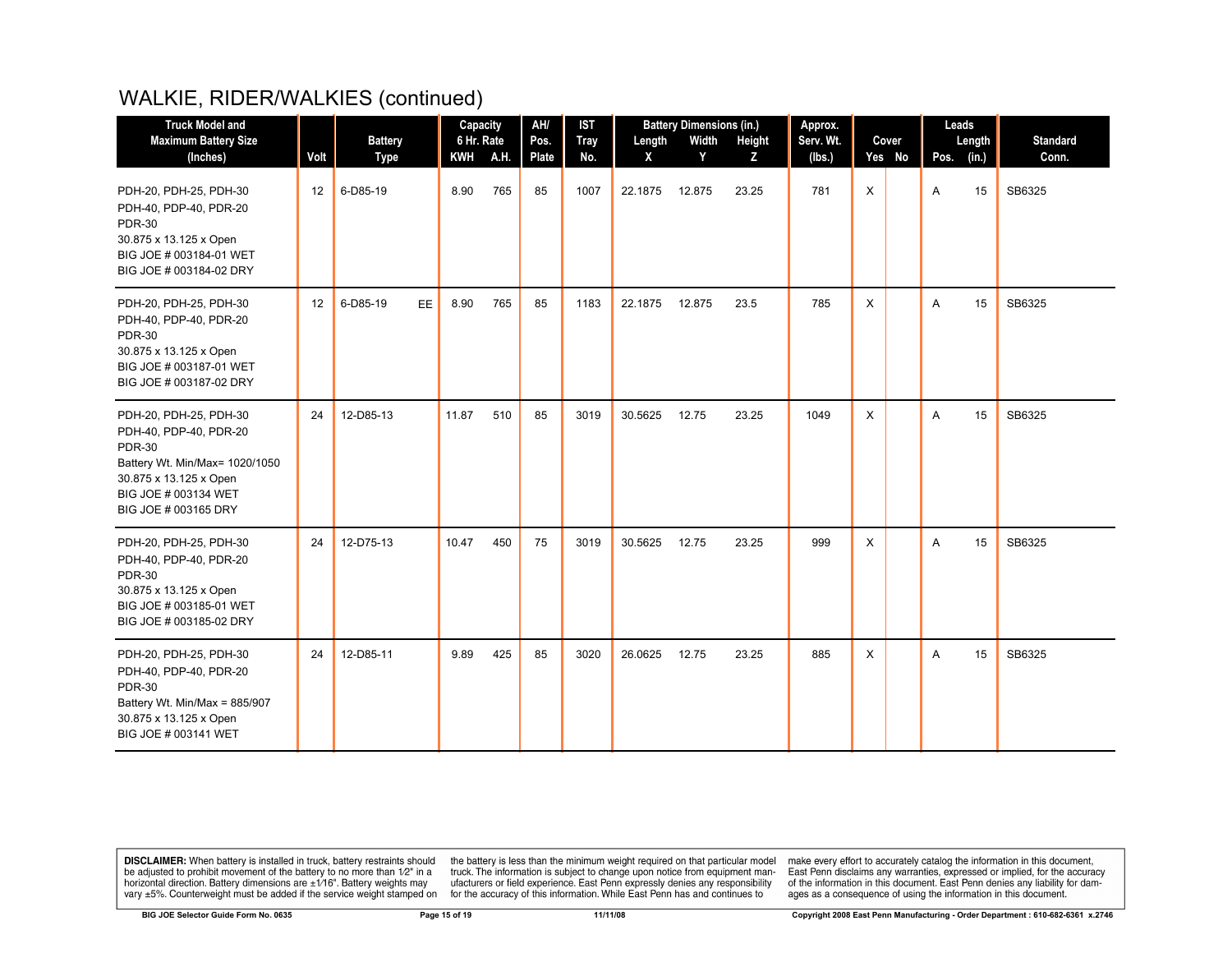| <b>Truck Model and</b>                                                                                                                                |                 |                | Capacity     | AH/          | <b>IST</b>  |         | <b>Battery Dimensions (in.)</b> |         | Approx.   |        | Leads         |                 |
|-------------------------------------------------------------------------------------------------------------------------------------------------------|-----------------|----------------|--------------|--------------|-------------|---------|---------------------------------|---------|-----------|--------|---------------|-----------------|
| <b>Maximum Battery Size</b>                                                                                                                           |                 | <b>Battery</b> | 6 Hr. Rate   | Pos.         | <b>Tray</b> | Length  | Width                           | Height  | Serv. Wt. | Cover  | Length        | <b>Standard</b> |
| (Inches)                                                                                                                                              | Volt            | <b>Type</b>    | KWH A.H.     | <b>Plate</b> | No.         | X       | Y                               | Z       | (lbs.)    | Yes No | (in.)<br>Pos. | Conn.           |
| PDH-20, PDH-25, PDH-30<br>PDH-40, PDP-40, PDR-20<br><b>PDR-30</b><br>Battery Wt. Min/Max= 1177/1216<br>30.875 x 13.125 x Open<br>BIG JOE # 003157 WET | 24              | 12-D100-13     | 600<br>13.97 | 100          | 3015        | 30.5625 | 12.75                           | 26.25   | 1185      | X      | A<br>15       | SB6325          |
| PDH-20, PDH-25, PDH-30<br>PDH-40, PDP-40, PDR-20<br><b>PDR-30</b><br>Battery Wt. Min/Max= 1390/1450<br>30.875 x 13.125 x Open<br>BIG JOE # 003158 WET | 24              | 12-D110-13     | 15.36<br>660 | 110          | 3008        | 30.5625 | 12.75                           | 31.125  | 1415      | X      | A<br>15       | SB6325          |
| PDH-20, PDH-25, PDH-30<br>PDH-40, PDP-40, PDR-20<br><b>PDR-30</b><br>Battery Wt. Min/Max = 796/816<br>30.875 x 13.125 x Open<br>BIG JOE # 003161 WET  | 24              | 12-D85-9<br>pk | 7.91 os 340  | 85           | 3019        | 30.5625 | 12.75                           | 23.25   | 800       | Χ      | Α<br>15       | SB6325          |
| PDH-20, PDH-25, PDH-30<br>PDH-40, PDP-40, PDR-20<br><b>PDR-30</b><br>Battery Wt. Min/Max = 760/780<br>30.875 x 13.125 x Open<br>BIG JOE # 003166 WET  | 24              | 12-D75-9<br>pk | 6.98 os 300  | 75           | 3019        | 30.5625 | 12.75                           | 23.25   | 770       | X      | A<br>15       | SB6325          |
| <b>SSC-20</b><br>Battery Wt. Min/Max = 525/544<br>31.625 x 6.875 x 23.25<br>BIG JOE # 003124 WET<br>BIG JOE # 003131 DRY                              | 12 <sup>°</sup> | 6-D85-13       | 5.94<br>510  | 85           | 1006        | 30.5625 | 6.4375                          | 23.1875 | 531       | X      | Α<br>15       | SB6325          |
| <b>SSC-20</b><br>Battery Wt. Min/Max = 500/521<br>31.625 x 6.875 x 23.25<br>BIG JOE # 003109 WET<br>BIG JOE # 003130 DRY                              | 12 <sup>2</sup> | 6-D75-13       | 5.23<br>450  | 75           | 1006        | 30.5625 | 6.4375                          | 23.1875 | 509       | X      | A<br>15       | SB6325          |

**DISCLAIMER:** When battery is installed in truck, battery restraints should be adjusted to prohibit movement of the battery to no more than  $12^v$  in a horizontal direction. Battery dimensions are  $\pm 1/16^v$ . Battery wei

the battery is less than the minimum weight required on that particular model<br>truck. The information is subject to change upon notice from equipment man-<br>ufacturers or field experience. East Penn expressly denies any respo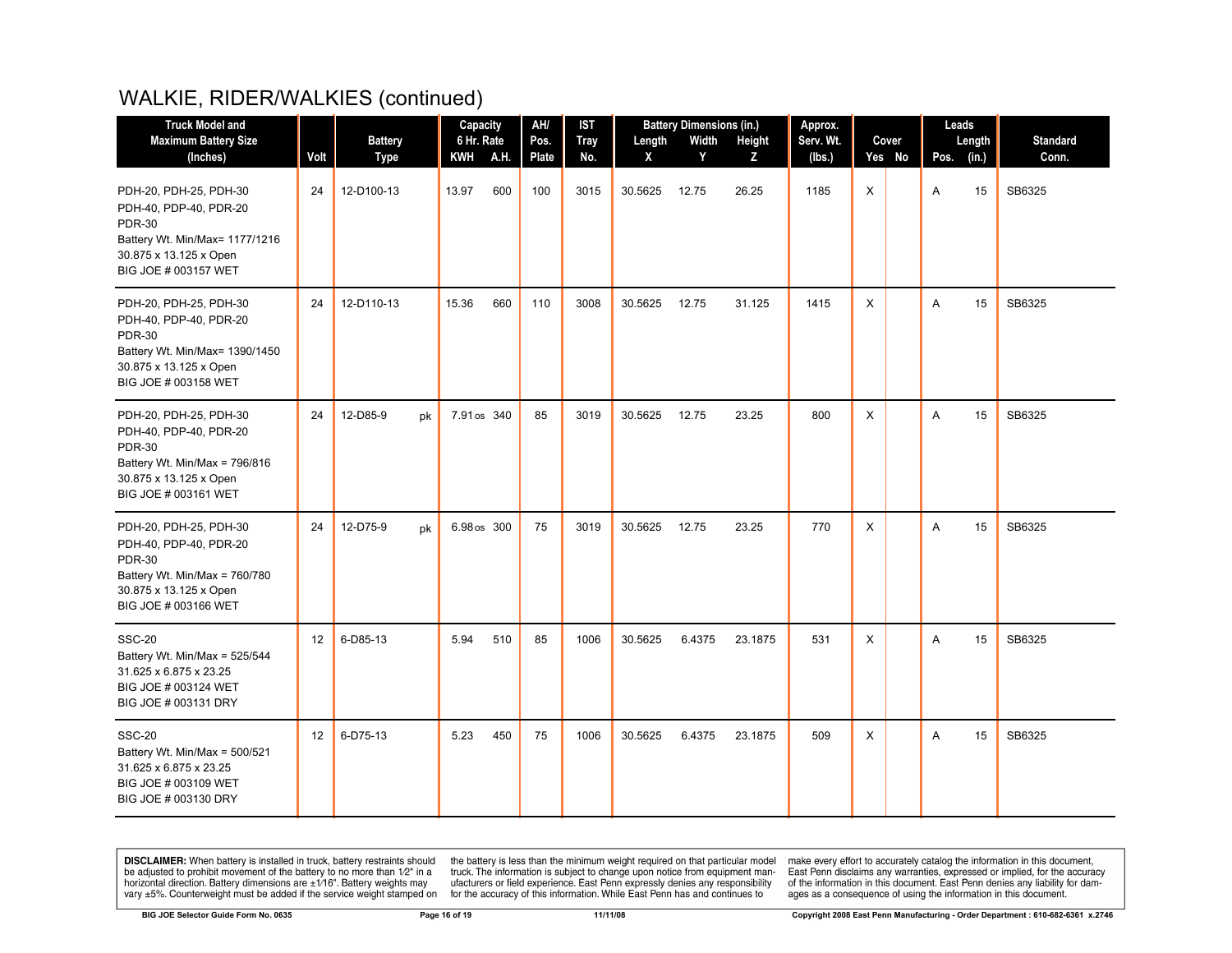| <b>Truck Model and</b>                                                                                                                | AH/<br><b>Battery Dimensions (in.)</b><br>Capacity<br><b>IST</b> |                |             | Approx. |       |             | Leads   |        |         |           |   |        |      |        |                 |
|---------------------------------------------------------------------------------------------------------------------------------------|------------------------------------------------------------------|----------------|-------------|---------|-------|-------------|---------|--------|---------|-----------|---|--------|------|--------|-----------------|
| <b>Maximum Battery Size</b>                                                                                                           |                                                                  | <b>Battery</b> | 6 Hr. Rate  |         | Pos.  | <b>Tray</b> | Length  | Width  | Height  | Serv. Wt. |   | Cover  |      | Length | <b>Standard</b> |
| (Inches)                                                                                                                              | Volt                                                             | <b>Type</b>    | KWH A.H.    |         | Plate | No.         | X       | Y      | Z       | (lbs.)    |   | Yes No | Pos. | (in.)  | Conn.           |
| <b>SSC-20</b><br>Battery Wt. Min/Max = 451/463<br>31.625 x 6.875 x 23.25<br>BIG JOE # 003153 WET                                      | 12                                                               | 6-D85-11       | 4.95        | 425     | 85    | 1049        | 25.9375 | 6.4375 | 23.1875 | 451       | X |        | Α    | 15     | SB6325          |
| <b>SSC-20</b><br>Battery Wt. Min/Max = 419/440<br>31.625 x 6.875 x 23.25<br>BIG JOE # 003108 WET<br>BIG JOE # 003129 DRY              | 12                                                               | 6-D75-11       | 4.36        | 375     | 75    | 1049        | 25.9375 | 6.4375 | 23.1875 | 433       | X |        | A    | 15     | SB6325          |
| <b>SSC-20</b><br>Battery Wt Min/Max = 457/469<br>31.625 x 6.875 x Open<br>BIG JOE # 003159 WET<br>BIG JOE # 003160 DRY                | 12                                                               | 6-D75-11       | 4.36 os 375 |         | 75    | 1006        | 30.5625 | 6.4375 | 23.1875 | 469       | X |        | Α    | 15     | SB6325          |
| <b>SSC-20</b><br>Battery Wt Min/Max = 515/535<br>31.625 x 6.875 x Open<br>BIG JOE # 003154 WET                                        | 12                                                               | 6-D100-11      | 5.82        | 500     | 100   | 1054        | 26.25   | 6.5    | 26.1875 | 515       | X |        | A    | 15     | SB6325          |
| <b>SSC-20</b><br>Battery Wt. Min/Max = 610/622<br>31.625 x 6.875 x Open<br>BIG JOE # 003144 WET                                       | 12                                                               | 6-D100-13      | 6.98        | 600     | 100   | 1022        | 30.5625 | 6.4375 | 26.1875 | 610       | X |        | A    | 15     | SB6325          |
| <b>SSC-20</b><br>Battery Wt. Min/Max = 710/745<br>31.625 x 6.875 x Open<br>BIG JOE # 003145 WET                                       | 12                                                               | 6-D110-13      | 7.68        | 660     | 110   | 1050        | 30.5625 | 6.4375 | 31.0625 | 730       | X |        | A    | 15     | SB6325          |
| <b>SSC-20</b><br>Battery Wt Min/Max=1020/1050<br><b>SSC-30</b><br>36 x 13.1875 x Open<br>BIG JOE # 003134 WET<br>BIG JOE # 003165 DRY | 24                                                               | 12-D85-13      | 11.87       | 510     | 85    | 3019        | 30.5625 | 12.75  | 23.25   | 1049      | X |        | A    | 15     | SB6325          |

**DISCLAIMER:** When battery is installed in truck, battery restraints should be adjusted to prohibit movement of the battery to no more than  $12^v$  in a horizontal direction. Battery dimensions are  $\pm 1/16^v$ . Battery wei

the battery is less than the minimum weight required on that particular model<br>truck. The information is subject to change upon notice from equipment man-<br>ufacturers or field experience. East Penn expressly denies any respo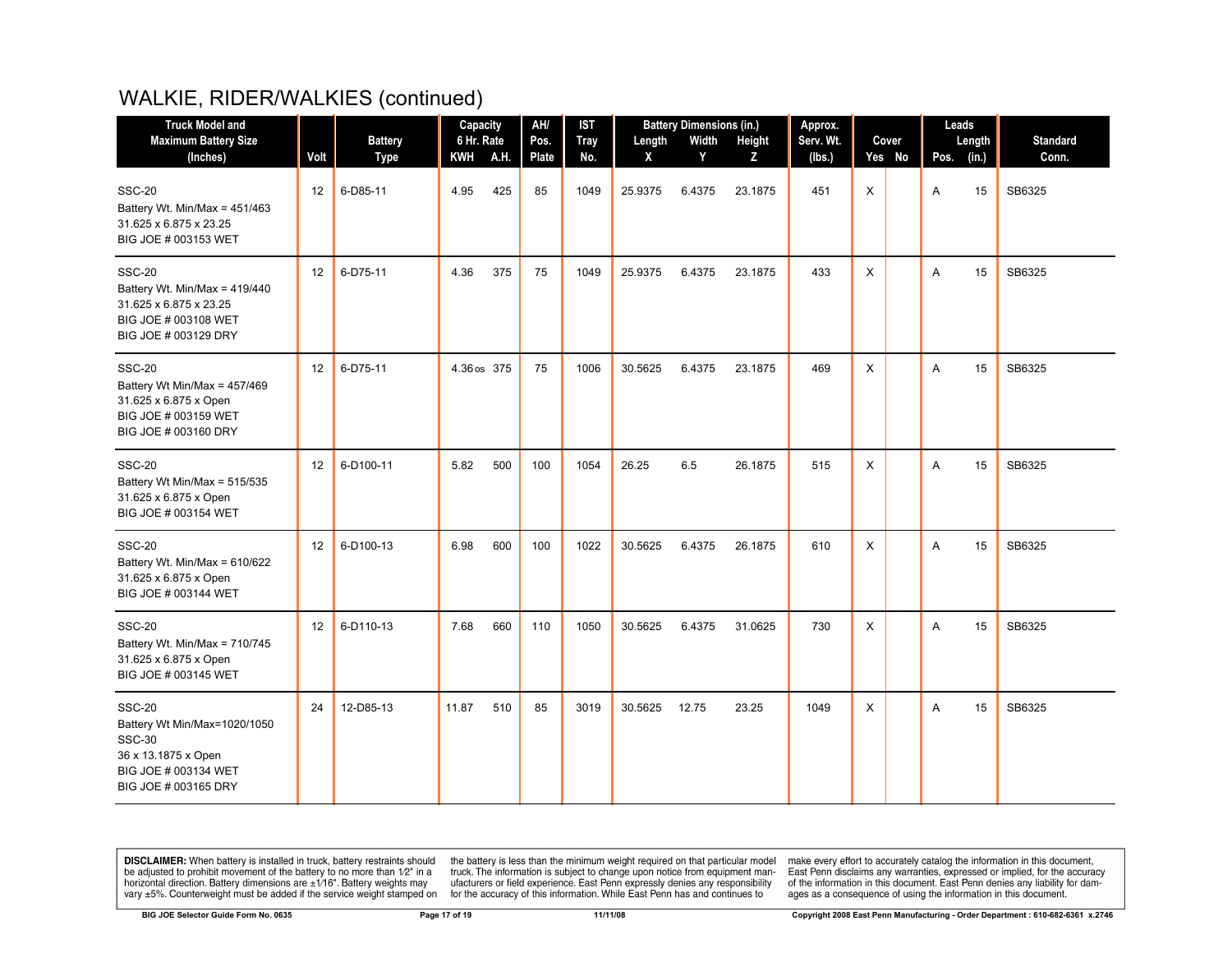| <b>Truck Model and</b>                                                                                                                      |      |                               |           | Capacity                  | AH/           | <b>IST</b>         | <b>Battery Dimensions (in.)</b> |            |             | Approx.             |   |                 |      | Leads           |                          |  |
|---------------------------------------------------------------------------------------------------------------------------------------------|------|-------------------------------|-----------|---------------------------|---------------|--------------------|---------------------------------|------------|-------------|---------------------|---|-----------------|------|-----------------|--------------------------|--|
| <b>Maximum Battery Size</b><br>(Inches)                                                                                                     | Volt | <b>Battery</b><br><b>Type</b> |           | 6 Hr. Rate<br>A.H.<br>KWH | Pos.<br>Plate | <b>Tray</b><br>No. | Length<br>X                     | Width<br>Y | Height<br>Z | Serv. Wt.<br>(lbs.) |   | Cover<br>Yes No | Pos. | Length<br>(in.) | <b>Standard</b><br>Conn. |  |
| <b>SSC-20</b><br>Battery Wt Min/Max = 885/907<br><b>SSC-30</b><br>36 x 13.1875 x Open<br>BIG JOE # 003141 WET                               | 24   | 12-D85-11                     |           | 425<br>9.89               | 85            | 3020               | 26.0625                         | 12.75      | 23.25       | 885                 | X |                 | Α    | 15              | SB6325                   |  |
| <b>SSC-20</b><br>Battery Wt Min/Max=1177/1216<br><b>SSC-30</b><br>36 x 13.1875 x Open<br>BIG JOE # 003157 WET                               | 24   | 12-D100-13                    |           | 13.97<br>600              | 100           | 3015               | 30.5625                         | 12.75      | 26.25       | 1185                | X |                 | A    | 15              | SB6325                   |  |
| <b>SSC-20</b><br>Battery Wt Min/Max=1390/1450<br><b>SSC-30</b><br>36 x 13.1875 x Open<br>BIG JOE # 003158 WET                               | 24   | 12-D110-13                    |           | 15.36<br>660              | 110           | 3008               | 30.5625                         | 12.75      | 31.125      | 1441                | X |                 | A    | 15              | SB6325                   |  |
| <b>SSC-20</b><br>Battery Wt Min/Max = 796/800<br><b>SSC-30</b><br>36 x 13.1875 x Open<br>BIG JOE # 003161 WET                               | 24   | 12-D85-9                      | pk        | 7.91 os 340               | 85            | 3019               | 30.5625                         | 12.75      | 23.25       | 800                 | X |                 | A    | 15              | SB6325                   |  |
| <b>SSC-20</b><br>Battery Wt Min/Max = 760/780<br><b>SSC-30</b><br>36 x 13.1875 x Open<br>BIG JOE # 003166 WET                               | 24   | 12-D75-9                      | pk        | 6.98 os 300               | 75            | 3019               | 30.5625                         | 12.75      | 23.25       | 770                 | X |                 | A    | 15              | SB6325                   |  |
| <b>SSC-20</b><br>Battery Wt Min/Max=1042/1055<br><b>SSC-30</b><br>36 x 13.1875 x Open<br>BIG JOE # 003173-01 WET<br>BIG JOE # 003173-02 DRY | 24   | 12-D85-13                     | <b>EE</b> | 11.87<br>510              | 85            | 3325               | 30.5625                         | 12.75      | 23.25       | 1054                | X |                 | A    | 15              | SB6325                   |  |

**DISCLAIMER:** When battery is installed in truck, battery restraints should be adjusted to prohibit movement of the battery to no more than  $12^v$  in a horizontal direction. Battery dimensions are  $\pm 1/16^v$ . Battery wei

the battery is less than the minimum weight required on that particular model<br>truck. The information is subject to change upon notice from equipment man-<br>ufacturers or field experience. East Penn expressly denies any respo